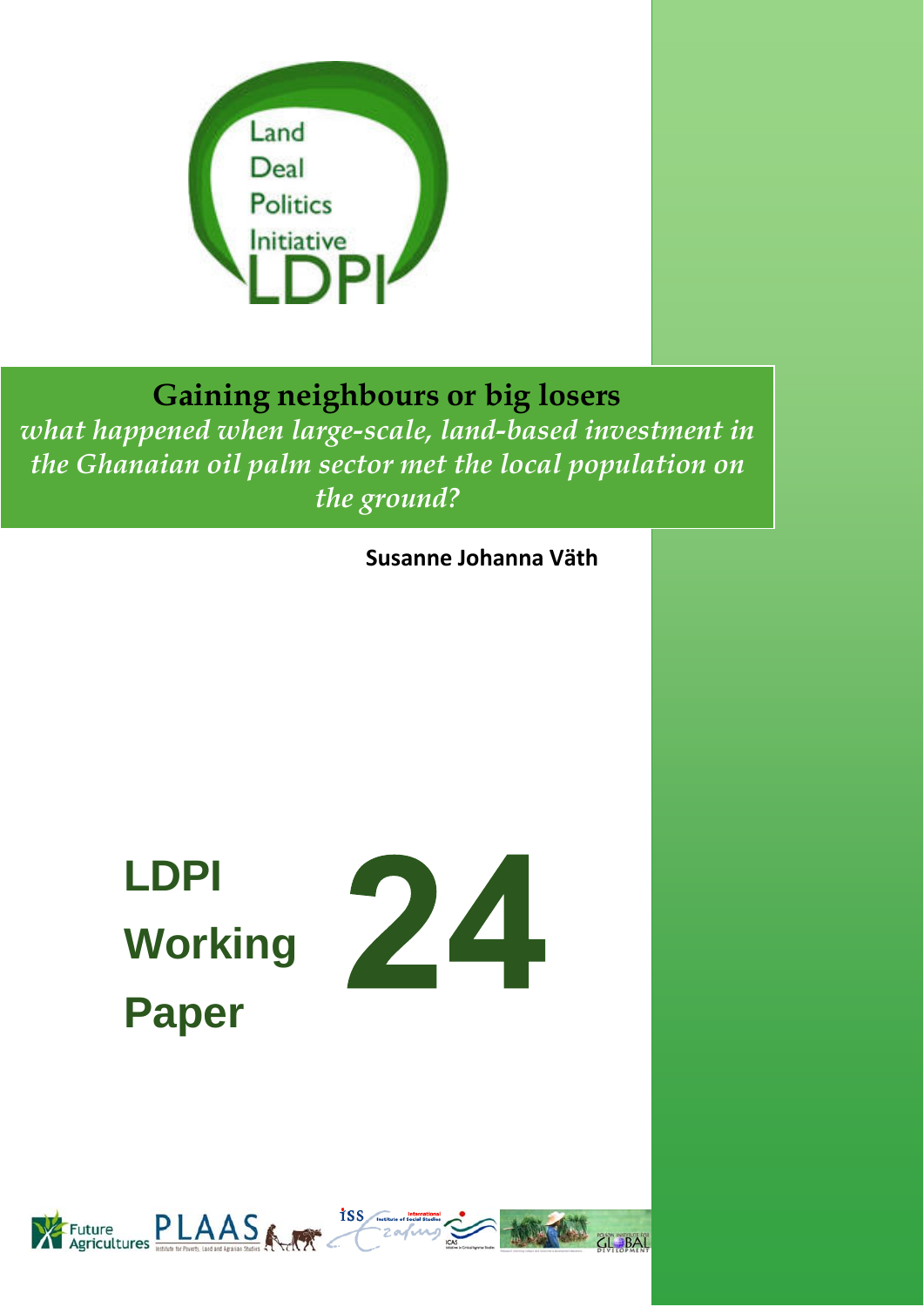## **Gaining neighbours or big losers – what happened when large‐scale, land‐ based investment in the Ghanaian oil palm sector met the local population on the ground?**

*By* Susanne Johanna Väth

| Published by:                                  |                                                                     |                                                                                               |                        |
|------------------------------------------------|---------------------------------------------------------------------|-----------------------------------------------------------------------------------------------|------------------------|
| <b>The Land Deal Politics Initiative</b>       |                                                                     |                                                                                               |                        |
| www.iss.nl/ldpi                                |                                                                     |                                                                                               |                        |
| landpolitics@gmail.com                         |                                                                     |                                                                                               |                        |
| in collaboration with:                         |                                                                     |                                                                                               |                        |
| <b>Institute for Development Studies (IDS)</b> |                                                                     |                                                                                               |                        |
| University of Sussex                           |                                                                     |                                                                                               |                        |
| Library Road                                   |                                                                     |                                                                                               |                        |
| Brighton, BN1 9RE                              |                                                                     |                                                                                               |                        |
| United Kingdom                                 |                                                                     |                                                                                               |                        |
|                                                | Tel: +44 1273 606261   Fax: +44 1273 621202   E-mail: ids@ids.ac.uk |                                                                                               | Website: www.ids.ac.uk |
|                                                | <b>Initiatives in Critical Agrarian Studies (ICAS)</b>              |                                                                                               |                        |
|                                                | <b>International Institute of Social Studies (ISS)</b>              |                                                                                               |                        |
| P.O. Box 29776                                 |                                                                     |                                                                                               |                        |
| 2502 LT The Hague                              |                                                                     |                                                                                               |                        |
| The Netherlands                                |                                                                     |                                                                                               |                        |
|                                                |                                                                     | Tel: +31 70 426 0664 Fax: +31 70 426 0799 E-mail: iss.icas@qmail.com Website: www.iss.nl/icas |                        |
|                                                | The Institute for Poverty, Land and Agrarian Studies (PLAAS)        |                                                                                               |                        |
|                                                | School of Government, Faculty of Economic and Management Sciences   |                                                                                               |                        |
|                                                | University of the Western Cape, Private Bag X17                     |                                                                                               |                        |
| Bellville 7535, Cape Town                      |                                                                     |                                                                                               |                        |
| South Africa                                   |                                                                     |                                                                                               |                        |
|                                                | Tel: +27 21 959 3733 Fax: +27 21 959 3732                           |                                                                                               |                        |
|                                                | The Polson Institute for Global Development                         |                                                                                               |                        |
| Department of Development Sociology            |                                                                     |                                                                                               |                        |
| <b>Cornell University</b>                      |                                                                     |                                                                                               |                        |
| 133 Warren Hall                                |                                                                     |                                                                                               |                        |
| Ithaca NY 14853                                |                                                                     |                                                                                               |                        |
| <b>United States of America</b>                |                                                                     |                                                                                               |                        |
| Tel: +1 607 255-3163                           | Fax: +1 607 254-2896                                                |                                                                                               |                        |

© March 2013 *All rights reserved. No part of this publication may be reproduced or transmitted in any form or by any means without prior permission from the publisher and the author.*

*Published with support from the UK Department for International Development (DfID), Atlantic Philanthropies, Inter‐Church Organization for Development Cooperation (ICCO), Ford Foundation and Miserior.*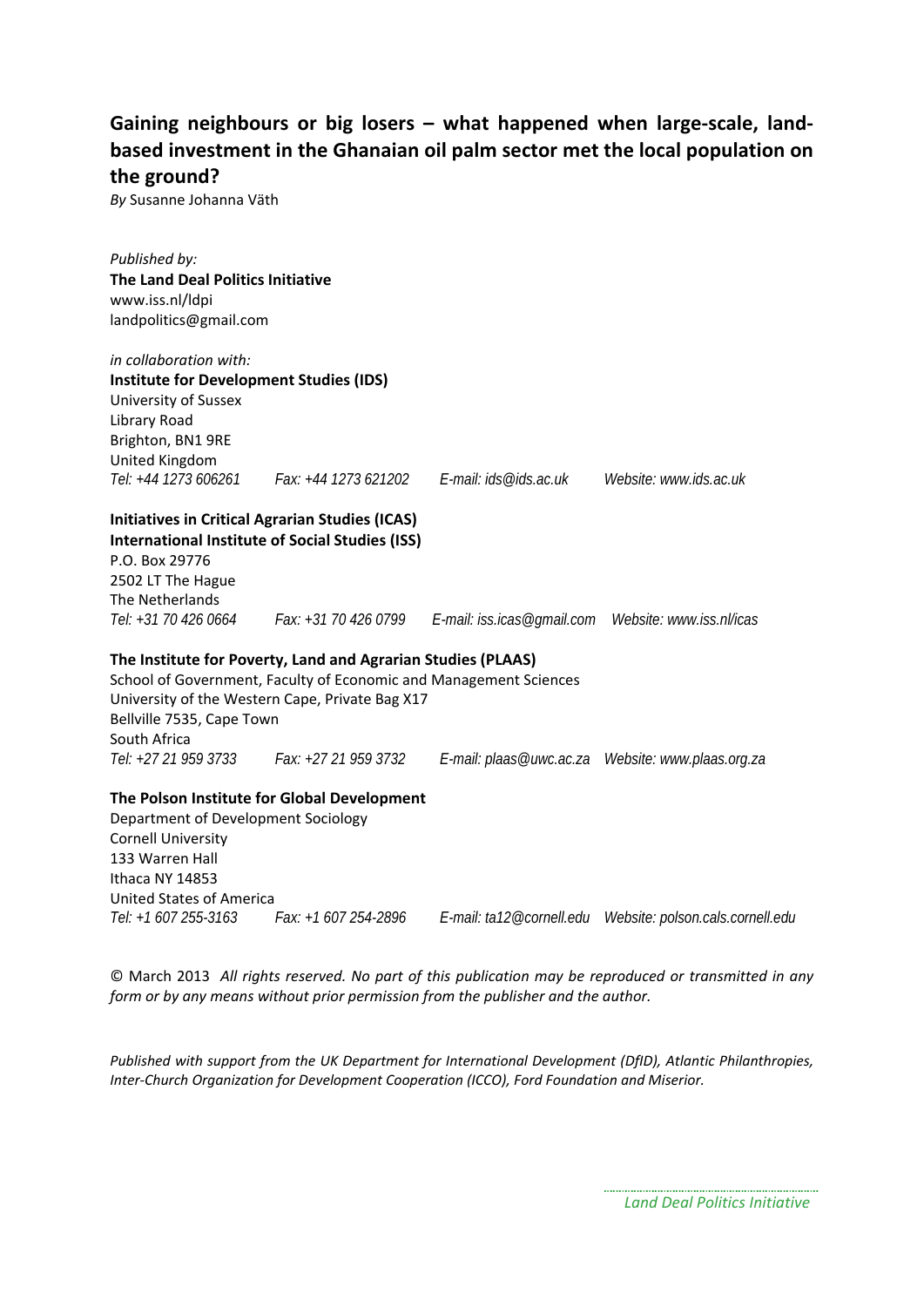## Abstract

Whether land transactions can benefit the local population depends on the governance system, the so-called rules of the game and their enforcement. As investors often face a weak institutional environment in target countries, outcomes for the local population frequently seem to be arbitrary and vary. This study draws on past and recent experiences in the Ghanaian oil palm sector. Based on qualitative and quantitative field research conducted in 2010/2011, the effects of a land‐based, large-scale investment on people who received compensation, on neighbouring communities, on permanent and casual workers, as well as on contract farmers are analysed against a conceptual framework for land acquisitions inspired by the thoughts of Elinor Ostrom and Oliver Williamson. This leads to the main finding that outcomes are predominantly mixed and vary from very negative to positive for different population groups.

**Key words:** agricultural land; large‐scale investment; Ghana; new institutional economics; social differentiation

## About the Author

**Susanne Johanna Väth** is a Research Fellow in the field of Development Economics at the Institute for Co-operation in Developing Countries at Philipps-University of Marburg/ Germany. Due to her interdisciplinary background (Economics, Political Science & Philosophy) she combines quantitative and qualitative approaches in her PhD-research to analyse large-scale investment in agricultural land with a focus on Ghana and Kenya.

## Acknowledgement

This article has been produced with the financial assistance of the sector project 'Land Policy and Land Management', a planning unit of the German Agency for International Co‐operation (Deutsche Gesellschaft für Internationale Zusammenarbeit – GIZ) and the Land Deal Politics Initiative (LDPI). The underlying field research was supported by the "Market‐oriented Agriculture Programme" (MOAP) in Ghana, a joint programme of the Federal Republic of Germany and the Ministry of Food and Agriculture of the Republic of Ghana (MOFA). The content of this document can under no circumstances be regarded as reflecting the positions of GIZ, MOAP, and MOFA. I thank Ruth Hall, Michael Kirk, Simone Gobien, Kerstin Nolte, Duncan Roth and Lawrence Brown for their valuable comments as well as Baba Adam, Eric Johnson, Benjamin Kretzer and Bertolt Wenzel for their support in data collection and data processing. All remaining shortcomings are mine.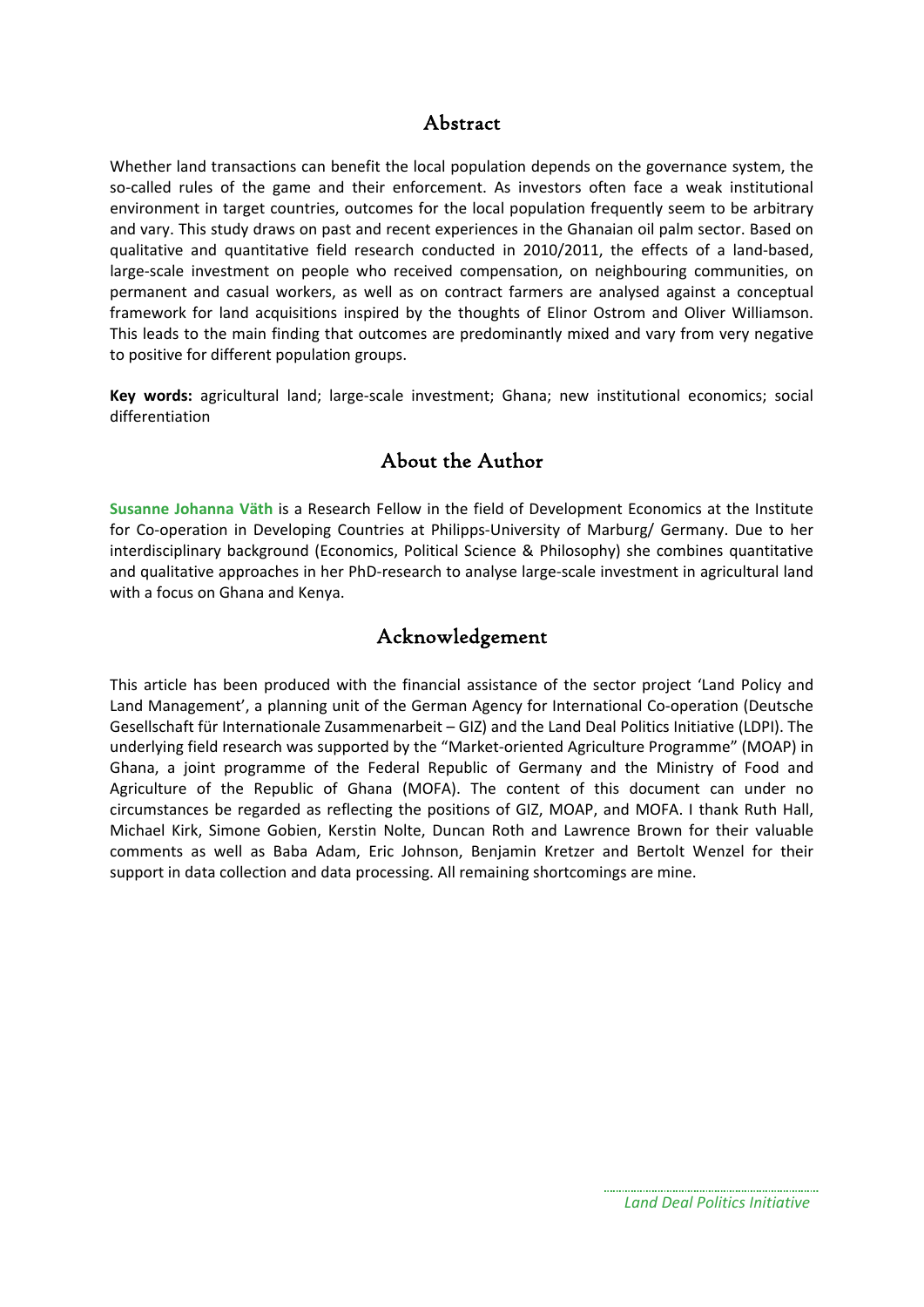## Table of Contents

| 4.2 Outcomes in detail: insights of single focus group discussions  11 |  |
|------------------------------------------------------------------------|--|
|                                                                        |  |
|                                                                        |  |
|                                                                        |  |
|                                                                        |  |
| Appendix 2: Focus Group Discussions conducted in Ghana25               |  |
|                                                                        |  |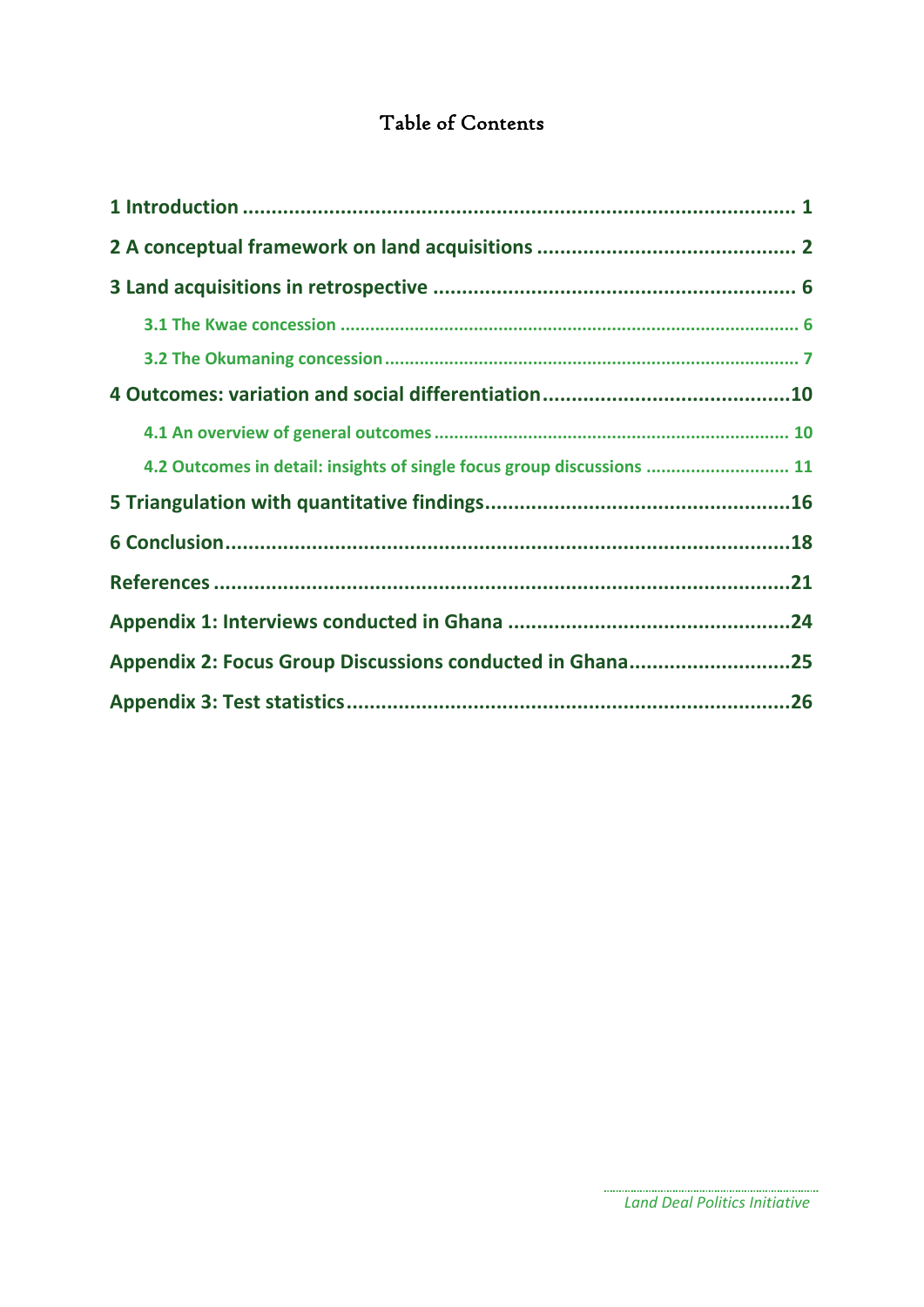## **1 Introduction**

From the perspective of neo-classical economic theory, large-scale investments in agricultural land seem to be a perfect match of demand and supply. Public and private investors from all over the globe look for large land tracts. Their search is driven by factors like population growth, food security, changing diets, desertification, urbanisation, water shortages, increasing demand for raw materials, forest products, ecosystem services, eco-tourism, limited fossil energy stocks, and speculative investment purposes (Cotula et al. 2009, 2011, 2012, von Braun and Meinzen‐Dick 2009, Deininger and Byerlee 2011, Zoomers 2010). At the same time, governments and local elites from developing countries are willing to offer the production factor land in order to foster commercialisation of their agricultural sectors, to overcome persistent underinvestment in rural economies, and to increase employment, infrastructure endowment, technology transfer as well as tax income (Cotula et al. 2009, Görgen et al. 2009, Zoomers 2010).

Outcomes of such seemingly perfect matches are often rather disappointing. This is highlighted on a weekly basis by the 'farmlandgrab' newsletter of the non-governmental organisation GRAIN (2013), and in more detail researched by White et al. (2012). For the case country Ghana, several scientific studies state mixed or predominantly negative outcomes (Amanor 2012, Schoneveld et al. 2011, Tzikata and Yaro 2011, FAO 2012b, Wisborg 2012), but positive effects are also reported (Boamah 2011, FAO 2012b, Berry, 2013).

This wide range of possible outcomes reveals the simplistic neo-classical view as providing too shortsighted an interpretation of large-scale land acquisitions. The field of 'New Institutional Economics' offers more appropriate tools for analysis, when looking at institutions that define 'the deliberate incentive structure of a society' (North 2005, p. 1). Therefore, this paper applies Ostrom's (2005) 'Institutional Analysis and Development Framework' as well as some elements of Williamson's (2000) 'four levels of social analysis' within its conceptual framework to answer the first research question: Why do outcomes of land‐based, large‐scale investment vary?

In order to shed light on the mechanisms that produce a particular outcome, the underlying case study allows 'an intensive study of a single unit with an aim to generalize across a larger set of units' (Gerring 2004, p. 341). According to Gerring (2004) the investment case 'Ghana Oil Palm Development Company' is taken as 'single unit'. Consequently, the long-term impacts for different population groups are the so-called 'within units' (Gerring 2004, p. 343) which are analysed with a special focus on the second research question: How do outcomes vary across different population groups?

The analysis is based on field research conducted in 2010 and 2011 in Accra and in the Kwaebibirem District where the investment is implemented. This study combines 33 semi‐structured expert interviews with a wide range of stakeholders at the national and the local level, $1$  and a household survey (N= 1181) with farmers under smallholder contract (who received a plot within the concession for oil palm cultivation as part of a compensation scheme for earlier land losses), outgrowers (who cultivate oil palm on a contractual basis on land they own or on plots for which they hold land use rights of at least 25 years),<sup>2</sup> independent farmers (without any contractual arrangement), and plantation workers in the investment region. The household data is complemented by a community survey (N= 49), which collects village information in the form of a group interview with a member of

<sup>&</sup>lt;sup>1</sup> For a detailed overview on expert interviews conducted, please refer to Appendix 1.<br><sup>2</sup> In order to prove secure land use rights for not owned land, the landlord has to agree to the outgrower contract by signing it.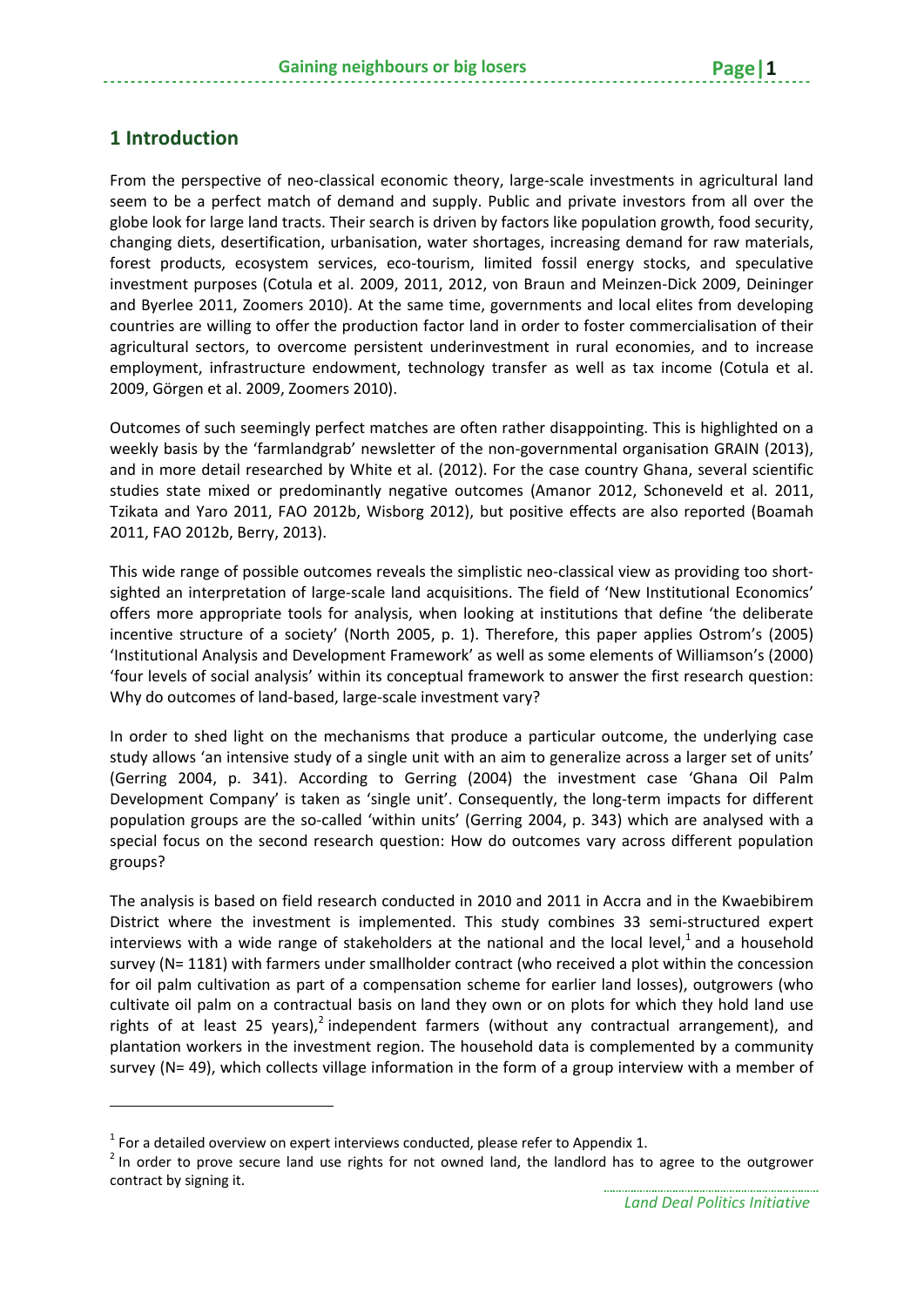the royal family, a representative of the village council (e.g. assemblymen) and a leading farmer for each village. Moreover, 12 focus group discussions represent a core point of this analysis. They were conducted among various sub‐groups of the local population who are differently affected by the investment (e.g. groups of smallholders, outgrowers, casual workers, permanent staff, the vulnerable, the better-off, etc.). $3$ 

The remainder of the paper proceeds as follows. First, a conceptual framework for varying outcomes of large‐scale investment in Ghanaian land is developed. Second, the two land acquisitions of Ghana Oil Palm Development Company are presented in light of the legal framework in Ghana. Its consequences are discussed retrospectively in the following section. Thereby, social differentiation with regard to long-term outcomes at household and village levels is discussed and systematised. Finally, findings are summarised in the conclusion, which allows deriving generalised recommendations.

## **2 A conceptual framework on land acquisitions**

According to Eggertsson (2005), outcomes cannot be improved without understanding the structure that produces them. In order to understand the reasons why outcomes of large-scale investment in agricultural land vary, this paper follows Bates (1998) in drawing on analytical narratives as an important technique for analysing the structures of complex action-outcome linkages and their consequences.

Ostrom's (2005) 'Institutional Analysis and Development Framework' represents the entry point for conceptualisation. In this regard, **action arenas** are the focal units of analysis and any particular action arena can be understood as a set of dependent variables (Ostrom 2005). This study scrutinises the action arena in conjunction with large‐scale land transactions at the **operational‐choice level**. This means that it looks at the 'room of possibilities' when implementing a land deal. In order to facilitate a systematic understanding of institutions and institutional change, different steps of the framework are also classified into Williamson's (2000) 'four levels of social analysis'.

According to Ostrom (2005), the variables that affect the structures of the action arena are threefold and can be summarised as the '**context**'. First, the action arena is influenced and confined by the **resource endowment**, i.e. the biological, physical and ecological setting of the surrounding environment (modified from Ostrom 2005). In the case of large‐scale land investment, this covers given land resources and associated water bodies in particular ecological zones (i.e. the coastal zone, the forest belt, and the savannah for Ghana).

Second, the cultural and constituting political setting, which can be summarised as the **constitutional‐choice level**, structures the action arena (modified from Ostrom 2005). It defines the core of a society and comprises both informal and formal institutions. According to Williamson's (2000) 'four levels of social analysis', informal institutions build the first level and consist of norms, customs or traditions which are quite persistent in societies.<sup>4</sup> For example in Ghana, the constitutional‐choice level incorporates the idea that land is a source of cultural identity (Kwadwo 2004) which belongs to the dead, the living and the yet to be born (Osei 1998, Mends and De Meijere 2006). With regard to formal institutions, they give rise to Williamson's (2000) second level and consist of the legislative framework, the so-called de jure rules. Referring to the constitutional-choice

 $3$  For a detailed overview on focus group discussions conducted, please refer to Appendix 2.<br> $4$  Usually, they change at a very slow pace as cultural values are only modified over generations.

*Land Deal Politics Initiative*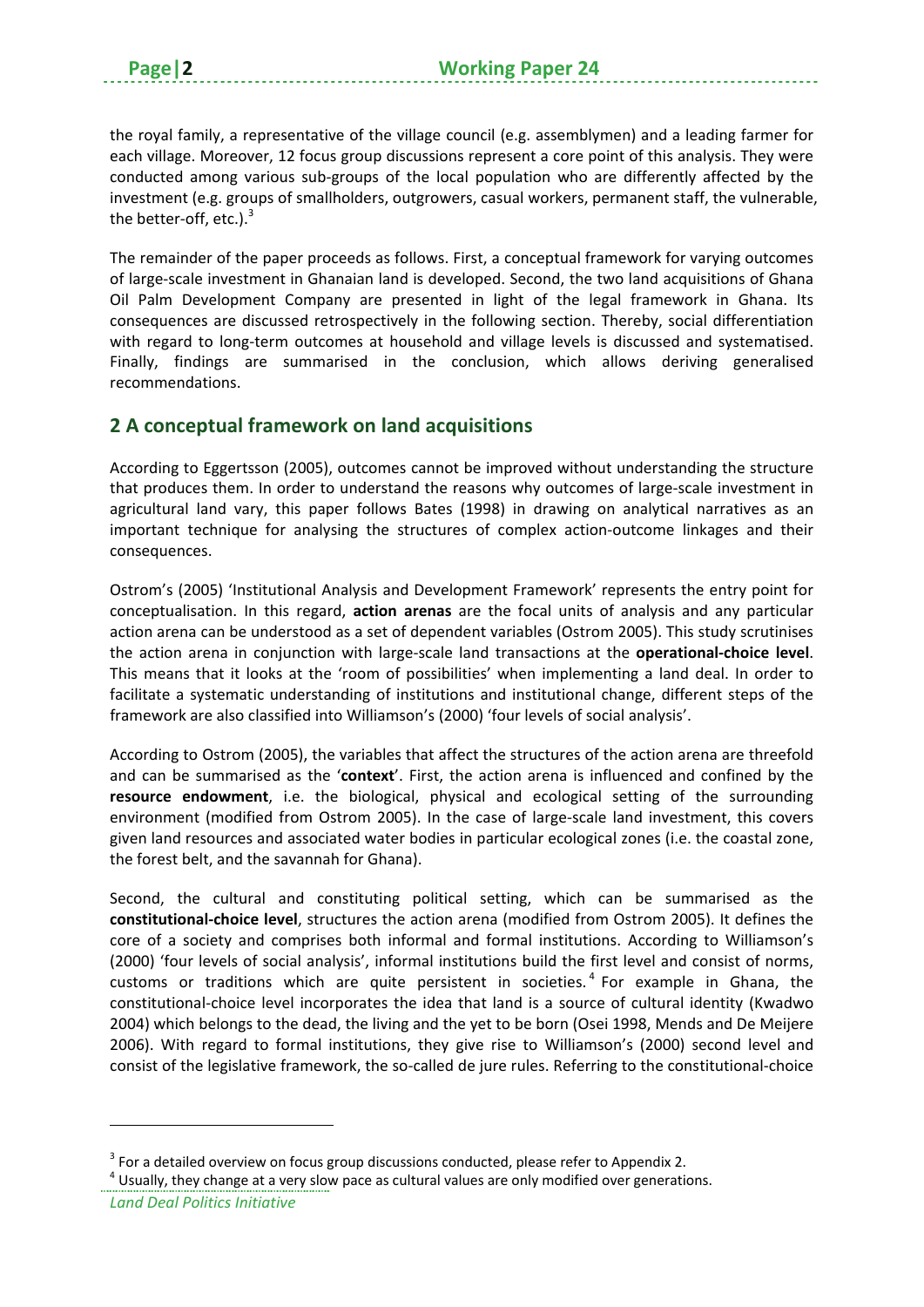level in its narrow sense, it comprises the constitution itself, which is fundamental to constitute a society.<sup>5</sup>

Third, the socio‐economic and political setting or the so‐called **collective‐choice level** affects the structure of the action arena (modified from Ostrom 2005). This level consists of the rules defining the relationship among participants in the action arena. While the constitutional‐choice level forms the foundation of a society, the collective‐choice level provides the basis for interpreting and translating it into more tangible formal and informal institutions (respectively, Williamson's second and first level). In the case of large-scale land acquisitions in Ghana, formal institutions are characterised by legal pluralism, which was introduced in colonial times (Ubink and Amanor 2008, Aryeetey et al. 2007). It led to 166 different pieces of land legislation (Quaye, 2006), and consecutively to the weak land administration system of present‐day Ghana (Ubink and Quan 2008, Kasanga and Kotey, 2001). With regard to informal institutions, there are not only traditional procedures followed in the course of the consultation process for drafting a new Land Bill in Ghana (Interview G15, G29),<sup>6</sup> but also a strong customary system that governs day-by-day life in general and land transactions in particular (Anyidoho et al. 2008, Kwadwo 2002).<sup>7</sup>

By introducing the context conditions, it becomes obvious that this conceptual framework consists of different **nested levels** (i.e. the resource endowment, the constitutional‐choice level, and the collective‐choice level). They frame the core part of this analysis, the so‐called operational‐choice level where the action arena for large‐scale land acquisitions is placed.

With this extensive knowledge of the context, an in‐depth analysis of the **action arena at the operational‐choice level** is possible. The action arena itself consists of participants, 'the actors', and an 'action situation' which allows different possible actions (Ostrom 2005). Possible **actions** with regard to large‐scale land acquisitions are: requesting land, offering land, expropriating land, negotiating transactions, implementing land acquisitions, regulating the acquisition process, enforcing contract regulations and monitoring. **Actors** that are associated with these unpacked action situations involve: investors, chiefs or other traditional authorities, and government officials of regulatory bodies like a Land Commission, a Land Valuation Board, an Environmental Protection Agency, a Water Resource Commission, as well as the civil society.

These actors are assigned to different positions equipped with varying degrees of information about and control over the particular action situation (Ostrom 2005). Hence, the power constellations inside the action arena affect the actions, which in turn have repercussions for the actors. Moreover, the set of possible actions for the action arena is determined by the context. With regard to Williamson's (2000) terminology, analogies can be drawn to the third level of social analysis. This is where the 'game is played'. Thus, the first- and second-level institutions, respectively, govern the third level.

Finally, the outcomes at the operational‐choice level are produced by **patterns of interactions**. These patterns originate from actors who are linked to actions within the action arena. Furthermore, they

 $<sup>5</sup>$  As explicit rules on paper, formal institutions are dynamic rather than being informal institutions. However, at</sup> the constitutional‐choice level institutional change is expected to happen at a very slow pace given the high requirements to modify constituent rules of a society.<br>
<sup>6</sup> G15 - Representative Civil Society, G29 - Sn. Official - House of Chiefs.

 $\sigma$ With regard to institutional change, it is obvious that a transformation process at the collective-choice level can occur faster than at the constitutional‐choice level. Even though changes can theoretically occur over night, one has to admit that far-reaching institutional reform processes in parliamentary systems are quite timeintensive due to technical and political validation as well as harmonisation with customary habits.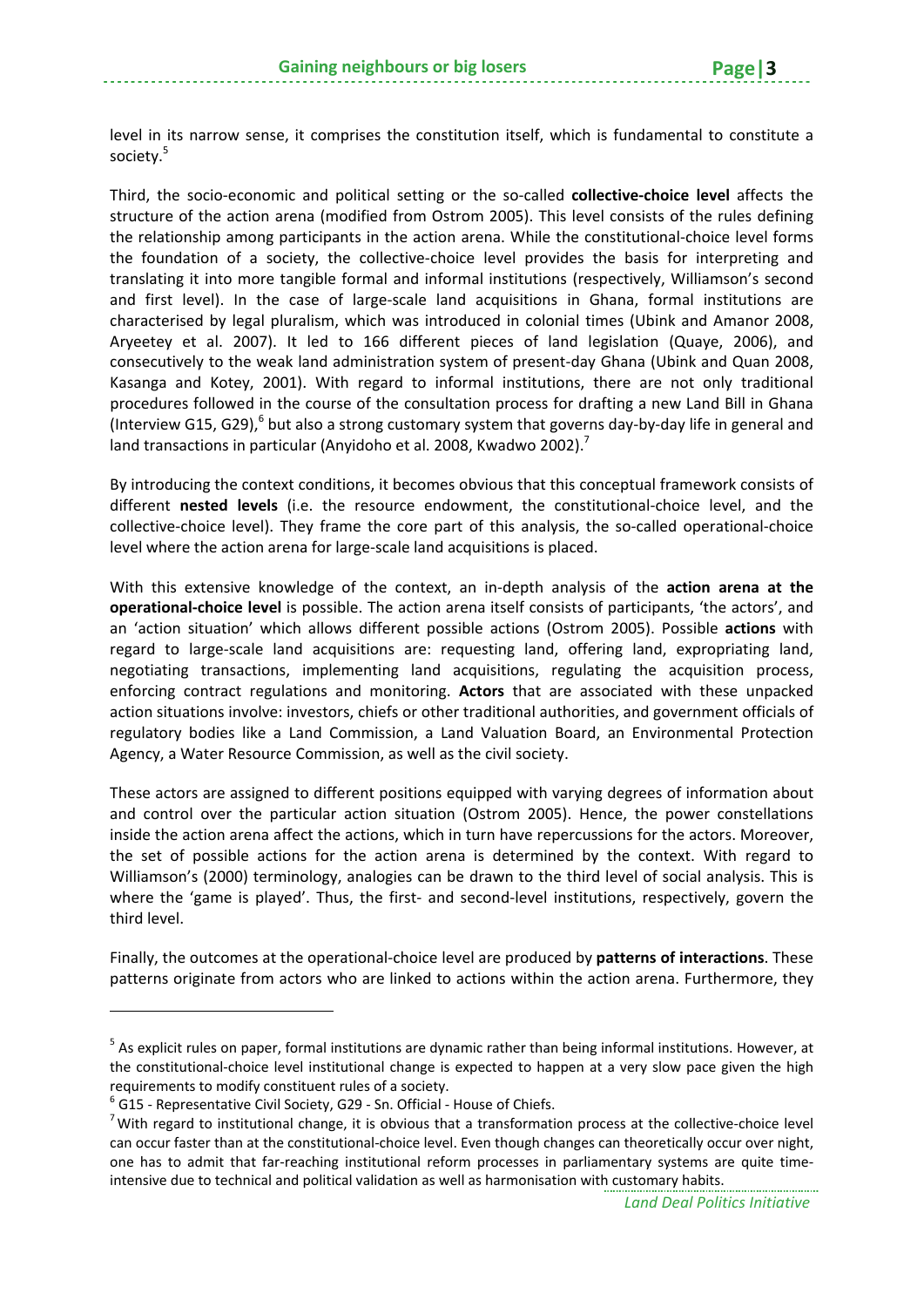are influenced by the contextual factors: (i) the resource endowment, (ii) the constitutional-choice level, and (iii) the collective-choice level. To get a better idea of results, Williamson (2000) consequently reserves the fourth level for marginal analysis of outcomes. In the case of large‐scale land investment in Ghana, this marginal analysis reveals **varying outcomes** among and within different investment cases.

In line with the presented conceptual framework, this can be explained as follows: In the context of a weak land legislation with inherent legal pluralism and a rather weak land administration system (Quaye 2006, Ubink and Quan 2008, Kasanga and Kotey, 2001), the collective‐choice level is characterised by ambiguous rules. Even worse, the guidance given by the constitutional‐choice level is not clear. The strong customary system has a huge influence on the land governance system (Kasanga and Kotey 2001, Kwadwo 2002). Although it is recognised by the constitution (Republic of Ghana, 1992), Ghana lacks a broad societal consensus between customary and statutory rules (Anyidoho et al. 2008, Ubink and Quan 2008) at the constitutional‐choice level. Moreover, the resource endowment is not well understood by land‐ and investment‐related agencies and by traditional authorities. Due to the lack of a complete land registry and documentation at the local level, the amount of available land for large‐scale investment projects is unknown (Aryeetey 2007). Thus, awareness of potential resource scarcity is not common knowledge among those who negotiate land deals. Long‐term trends like population growth and land degradation or extensive land use are often not taken into consideration when renting out seemingly idle land (see Cotula and Vermeulen 2009).

As the rules that govern land acquisitions are neither clearly defined as formal institutions, nor harmonised with informal rules that are widely agreed on, they cannot provide the actors with uniform directions. This results in an **ambiguous pattern of interactions** for large‐scale land investments. Instead of structuring the operational‐choice level for large‐scale land acquisitions, they encourage acting in the grey areas, which leaves room for rent-seeking. The consequences for the action arena are obvious: Different actors use their power with regard to natural and financial resources, access to information or control over other actors to realise their goals (Goldstein and Udry 2008). The question of whether this is in line with common welfare depends very much on the personal motivation of the actors. Therefore, one can conclude that **outcomes are finally arbitrary** and they do vary strongly.

This is also highlighted by Figure 1, which helps to summarise this conceptualisation, and thus, structures the underlying process of large‐scale land acquisitions.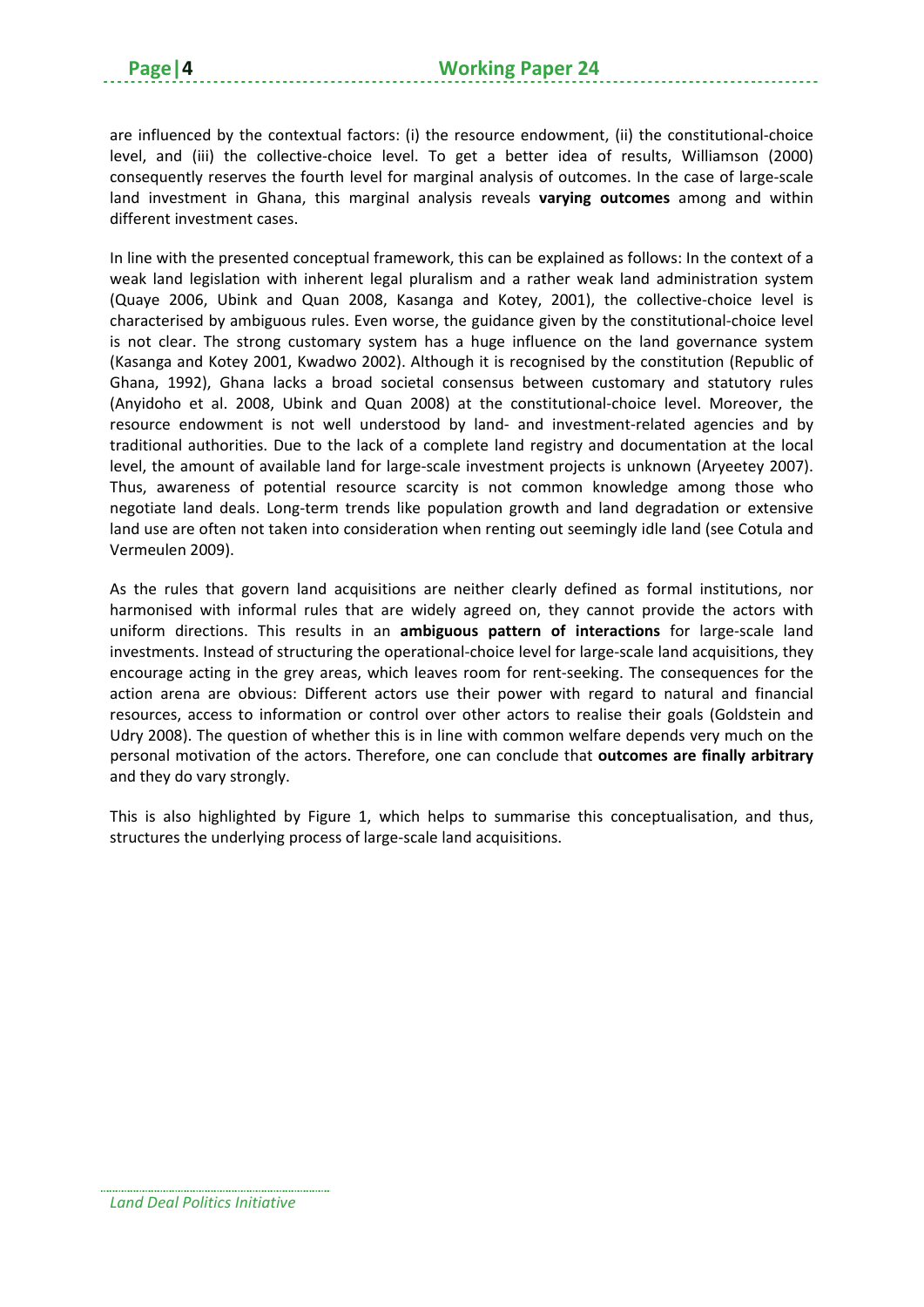Figure 1: A Framework for varying outcomes in conjunction with large-scale land acquisitions (own source, modified from **Ostrom 2005, Di Gregorio et al. 2008)**





Furthermore, it shows that whichever outcomes of large‐scale land investments occur, they produce **feedbacks** at all levels. In the action arena at the operational‐choice level, particular outcomes lead to adjustment, confirmation or questioning of the actions (depending on different actors). At deeper levels, (collective-choice and constitutional-choice levels) arbitrary outcomes reveal institutional inefficiencies. In the case of Ghana this resulted, for example, in a far-reaching institutional reform process (at Williamson's second level) initiated by the National Land Policy (Republic of Ghana 1999) and supported by a Land Administration Project (Aryeetey 2007). Besides the third draft stage of the Land Bill (Republic of Ghana, Draft as of 2010), a new 'Land Use and Spatial Planning Bill' (Republic of Ghana, Draft as of 2010) is currently in the consultation process. Moreover, negative outcomes of investment projects lead to increasing criticism of the customary system and consecutively to stronger pressure on informal institutions (Williamson's first level) (Logan 2011). This happens for instance, when chiefs gave out land without proper consultation of the local population or when little accountability on the use of revenues occurred. Both institutional reform and criticism of the customary system might be finally interpreted as level‐shifting according to Ostrom (2005).

This conceptual framework for large‐scale land acquisitions, which is applied to the case of Ghana, so far offers an answer to the first research question of why outcomes of land‐based large‐scale investment vary. In doing so, the focus lies on a general variation between different investment cases. In addition to that, the conceptual framework also allows a better understanding of variation within a particular investment case. Considering the fact that different population groups are represented in different ways by the actors in the action arena, it is obvious that this leads to (or manifests existent) social differentiation. For instance, chiefs in their roles as traditional leaders of the local population and as landowners are important actors in the action arena. Thus, they have the possibility to lobby for different population groups and are more likely to bargain for their people, the inhabitants of old‐ established villages, than for the settlements of migrant farmers. Without going into detail at this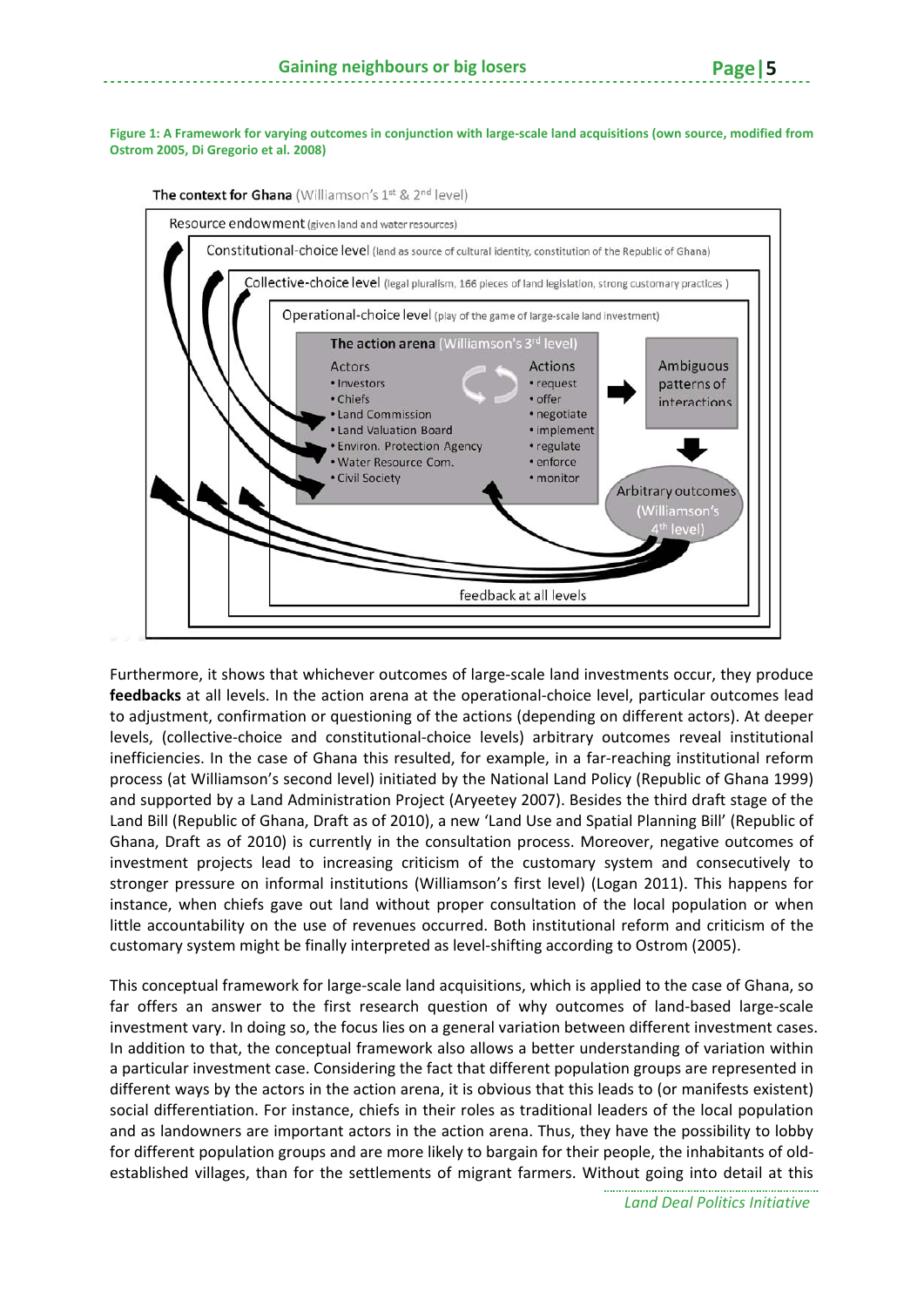stage, the next section introduces a selected investment case to set the ground for analysing how outcomes of a particular investment case vary.

### **3 Land acquisitions in retrospective8**

Ghana Oil Palm Development Company (GOPDC) is the biggest palm oil producer in Ghana and the largest employer in the Kwaebibirem District (Eastern Region). It was established in 1976 as a stateowned company. In 1995, in the course of the liberalisation wave, it was divested to the Belgian investor Société d'Investissement pour l'Agriculture Tropicale (SIAT) (GOPDC 2013, SIAT 2013). Today, GOPDC holds two land leases located in the rural forest belt of Eastern Ghana, one for the so-called Kwae concession, and another for the so-called Okumaning concession.

#### *3.1 The Kwae concession*

The Kwae concession was acquired in the process of privatising the formerly state‐owned GOPDC. Thereby, the initial 50‐year leasehold (Registered Leasehold No. 1258/1976) between the state and the 'old' GOPDC was transferred to the new investor in 1995. In order to foster economic development in the region the Government of Ghana acquired the land in 1976. Thus, an area of 8,359 ha was expropriated in the public interest from the stools (i.e. chieftancies) of Kwae, Asuom, Anweam, and Mintah under the State Lands Act (No. 125 as of 1962) (Interview G7 and G14)<sup>9</sup>. After more than three decades, an exact reconstruction of the acquisition process is not possible, but anecdotal evidence revealed that officials behaved arbitrarily and that compensation was rather erratic (Interview G7, FGD 11 and 12).<sup>10</sup>

When the state-owned company commenced operations in 1976, only few land users in the sparsely populated area had to give way for the construction of a nursery, housing structures and the mill (Interview G8, FGD12).<sup>11</sup> Under military rule, they were forced to leave the centre of the concession from where the expansion over the next decades started. In the course of spreading oil palm plantations, more densely populated areas closer to the surrounding villages were affected and communal forest resources, used for hunting, collection of fire wood, snails or herbals, experienced a dramatic decline (FGD 11 and 12).

The number of land losers increased and threatened social peace in the area because idle land, which could have served as buffer zone for small‐scale farming, was no longer available. As part of compensation initiatives and aiming at economic integration, this led to the establishment of smallholder schemes. With World Bank support, demarcated plots of the concession were allocated between 1978 and 1982 for oil palm cultivation (7 ha/ farmer) to those who had lost their farm land (Interview G7 and G8, FGD12).<sup>12</sup> According to the smallholder agreement, farmers were obliged to sell their produce to GOPDC for which they received technical assistance and inputs on credit from

 $8$  Parts of this section are similarly summarised in Nolte, K. and Väth; S.J. (2012). 'The interplay of land governance systems and large‐scale agricultural investments: Evidence from Ghana and Kenya', a draft

prepared for the PEGnet conference 6-7 September 2012, Dakar/ Senegal.<br><sup>9</sup> G7 - Manager GOPDC c, G14 - Traditional Authority d.<br><sup>10</sup> G7 - Manager GOPDC c.<br><sup>11</sup> G8 - Manager GOPDC d.<br><sup>12</sup> These land allocations were governe planting for smallholders was renewed, but the plot size decreased from 7 to 2 ha due to the financial incapability of the farmers to bring all of the available smallholder plots under cultivation. In the beginning farmers also received 1 ha for food cultivation. G7 - Manager GOPDC c, G8 - Manager GOPDC d.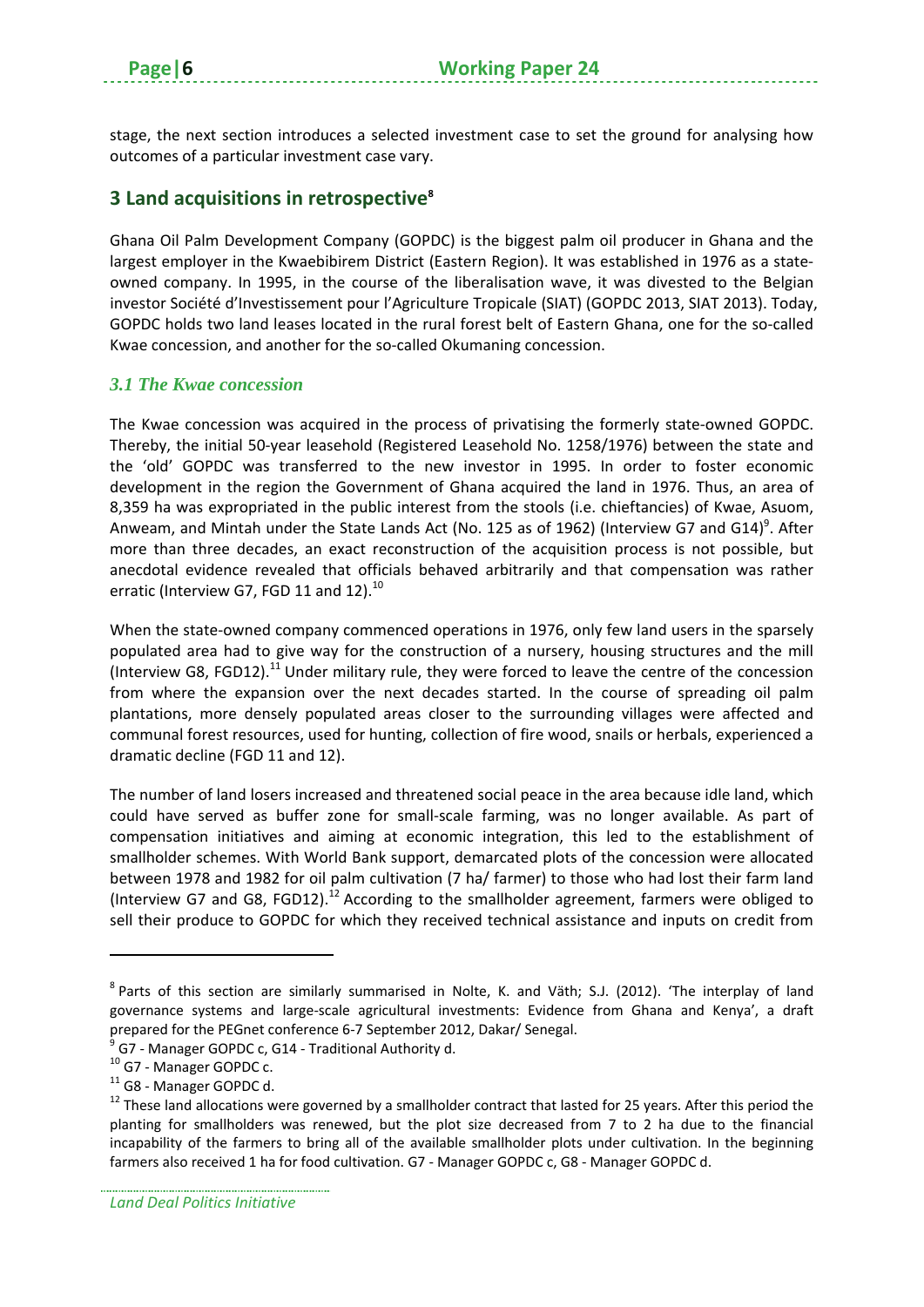the company in return. In addition, oil palm production was also augmented from 1986 onwards through the introduction of outgrower schemes. With the outgrower contract, GOPDC offered the same conditions as stated in the smallholder agreement to oil palm farmers who could prove secure land use rights for at least 25 years for a plot (Interview G5 and G6).<sup>13</sup> Thus, over the next two decades roughly 250 farmers per year received a new outgrower contract for their farm plots varying in average size from 0.5 ha to 4 ha (Interview G8). $^{14}$ 

Nevertheless, the mill could not be operated at full capacity. This is also due to the fact that the new investor abstained from the use of 2,343 ha out of its 8,359 ha concession. Even though the privatised GOPDC pays ground rent for the whole concession to the Lands Commission and thus has the legal right to use the total land, further expansions within the concession were stopped in the late 1990s. This was the only way to maintain operational peace with GOPDC's neighbours.<sup>15</sup> Otherwise, the destruction of the Apam shrine (a cultural heritage) and autochthonous villages (Kwae, Adiembra, Afunya and Atobriso) would have been inevitable (Interview G7).<sup>16</sup> Thus, it is obvious that the original land acquisition cohered with serious government failures: instead of surveying the area carefully and allocating only tracts of viable land to economic exploitation, the military regime of the late 1970s also included cultural heritage and old‐established villages in an economic concession.

However, as another means to obtain additional fresh fruit bunches own production, smallholder and outgrower schemes were supplemented by third party purchases from independent farmers. This enhanced the economic integration of the local population, but was not sufficient to operate the mill at full capacity. Therefore, GOPDC additionally acquired a second concession.

#### *3.2 The Okumaning concession*

The Okumaning concession covers 5,205 ha and was leased out to GOPDC by the government in 2000 for 50 years (Registered Deed RE 2538/2008). In contrast to the Kwae concession, it was originally acquired by the state under the Administration of Lands Act (No. 123 as of 1962) from the Okumaning, Takworase and Kusi stools to set up the state‐owned enterprise 'State Oil Palm Plantations' in 1976.

Whereas acquisitions under the State Lands Act (No. 125 as of 1962) (as Kwae) ultimately transform customary land to public land, acquisitions under the Administration of Lands Act (No. 123 as of 1962) (as Okumaning) create double structures when introducing vested land: In such cases, the allodial title (i.e. the overall ownership) stays with the chief, but the management functions are acquired by the state. Thus, in this case study the state finally leased the land to GOPDC. This split of property rights complicates matters tremendously. Consequently, (i) the chiefs remain entitled to ground rents (due to the overall ownership), and (ii) GOPDC resumes assets and liabilities when taking over the management functions of the state. In the course of leasing the land, arising liabilities include the duty to compensate people who lived and farmed at the concession for crops and housing structures (according to the Administration of Lands Act No. 123 as of 1962).

<sup>&</sup>lt;sup>13</sup> Secure land use rights either means owning land (customary freehold) or having a long term sharecropping arrangement. In the latter case, the landlord has also to agree to the outgrower contract by signing it. G5 ‐ Executives Outgrowers Association, G6 - Manager GOPDC b.<br><sup>14</sup>G8 - Manager GOPDC d.<br><sup>15</sup> Currently 28 land conflicts are under dispute in court and not yet solved. They are related to smaller land

tracts and can be seen as private concerns between GOPDC and individuals. The majority of neighbours live in operational peace with GOPDC (FGD G11 and G12).<br><sup>16</sup>G7 - Manager GOPDC c.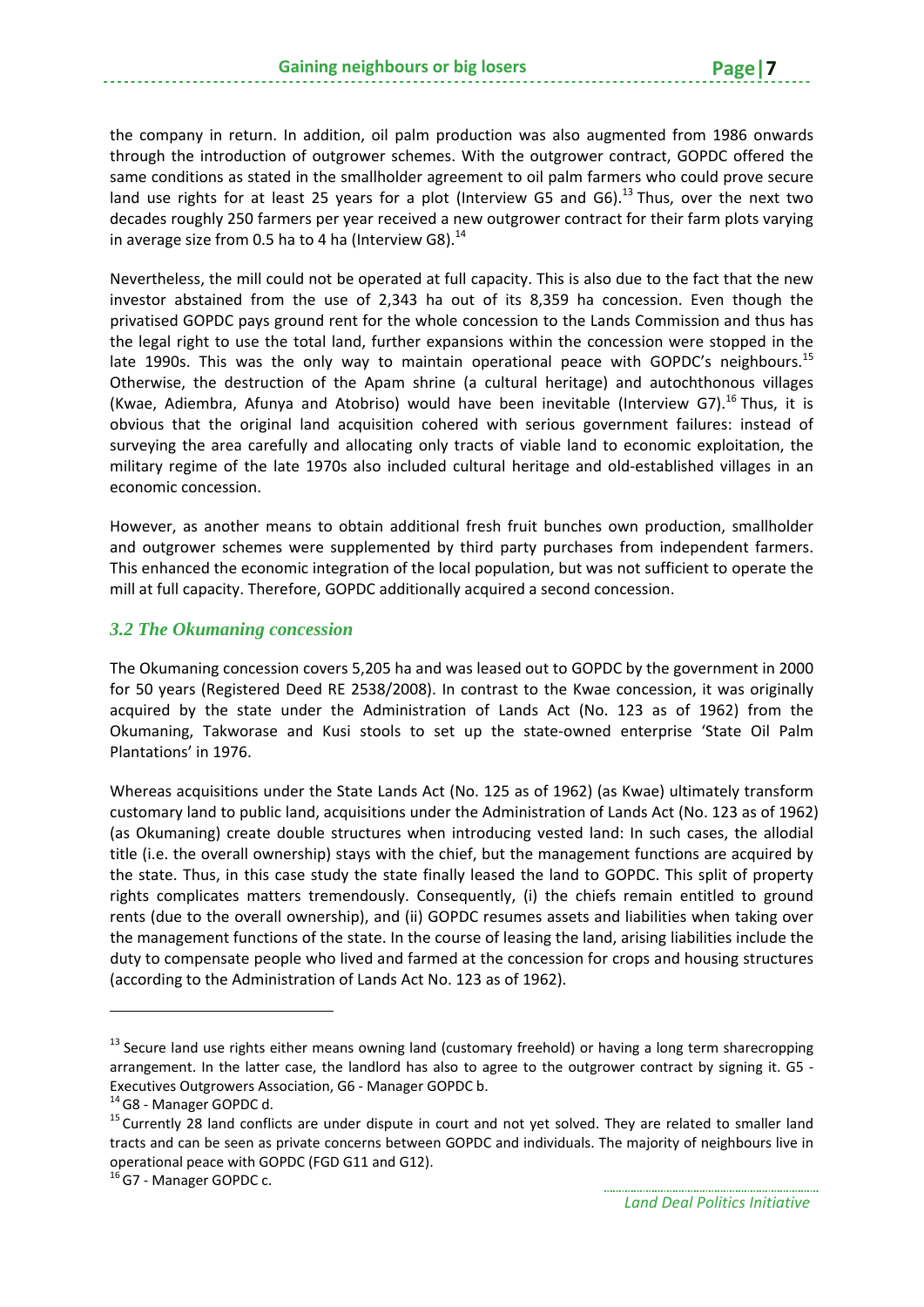Combined with the weak land governance system, this setting causes several challenges. As GOPDC leased the land from the Lands Commission on behalf of the Government of Ghana, it pays ground rent to the Lands Commission and not directly to the chiefs (Interviews G7, G9 and G20), $^{17}$  but according to the Office of the Administrator of Stool Lands Act (OASL) (No. 481 as of 1994), the OASL is the only mandated institution to collect and to disburse rents on customary land. Under the OASL Act (No. 481 as of 1994), the OASL shall collect the ground rent and keep 10% as an administrative fee; the remainder shall be shared among the chiefs (25%), the traditional council (20%) and the district assembly (55%). However, due to coordination failure at state institutions, GOPDC is so far paying the Lands Commission that issued the lease.<sup>18</sup> Apart from such irregularities and institutional overlaps, a common claim of the chiefs is that their revenue is too small. Therefore, they are often interested in direct arrangements away from regulatory bodies.

More serious challenges arose with regard to the duty to compensate. In the days of 'State Oil Palm Plantations', the concession was even less populated than the Kwae concession and instead of old‐ established villagers, only a few migrant farmers settled in the forests. Irregularities with regard to compensations were similarly widespread but in contrast to Kwae, expansions of oil palm plantations within the Okumaning concession were very limited. Hence, large land tracts remained fallow and attracted more migrant farmers over the years (Interview G1, G7, and G14)<sup>19</sup>.

After GOPDC took over the Okumaning concession in 2000, it offered a resettlement plan to these migrants within the frame of its 2002 Environmental Impact Assessment; but they opted against it and favoured cash compensations (AY & A Consult 2007, Interview G3, FGD G4)<sup>20</sup>since the foreigners in the area had neither social ties nor ancestral rights to the land (Kobo 2010). Without statutory or customary land use rights, migrants were only entitled to compensation for their housing structures and crops, which were accordingly valued by the Land Valuation Board (LVB) (Interview G1, G2, G3, G7, G14, and FGD G4-G10).<sup>21</sup> Due to the lack of a legally implemented provision of appropriate compensation to restore their livelihoods, the migrants felt cheated by GOPDC and LVB, as payments were not sufficient to ensure self-sustainability (FGD G1-G8, and G10). Moreover, the whole process, ranging from information and sensitisation to valuation and compensation, was heavily criticised. Instead of systematic information, participants of focus group discussions revealed various channels through which information about GOPDC's land acquisition was passed on:

'Initially, there was a rumor before we were informed about their [GOPDC's] coming by the chiefs. They told us that a new company will take over from "State farms"' (FGD G8).

'One day, the Chief told us to meet with the leaders of GOPDC, who then informed us about their intention… They promised us an improved wellbeing' (FGD G1).

<sup>&</sup>lt;sup>17</sup> G7 - Manager GOPDC c, G9 - Manager GOPDC e, G20 - Sn. Official - Lands Commission b.<br><sup>18</sup> According to interviews G23 and G20, there is a new agreement between the Lands Commission and the OASL that the former shall collect the rent and transfer it to the latter for disbursement. Thereby, the 10% administrative fee shall be shared equally between the two institutions.<br><sup>19</sup> G1 - Traditional Authority a, G7 - Manager GOPDC c, G14 - Traditional Authority d.<br><sup>20</sup> G3 - Traditional Authority c.<br><sup>21</sup> The migrants do not

though, some migrant villages today are older than 50 years and before the land was vested, they paid the chiefs for land use according to custom. When 'State Oil Palm Plantations' took over, they relocated to areas in the concession that were not under cultivation yet. As chiefs partly ignored the fact, that the government acquired the management functions, they continued to collect rents from the migrants, but without protecting them. G1 - Traditional Authority a, G2 - Traditional Authority b, G3 - Traditional Authority c, G7 - Manager GOPDC c, G14 ‐ Traditional Authority d.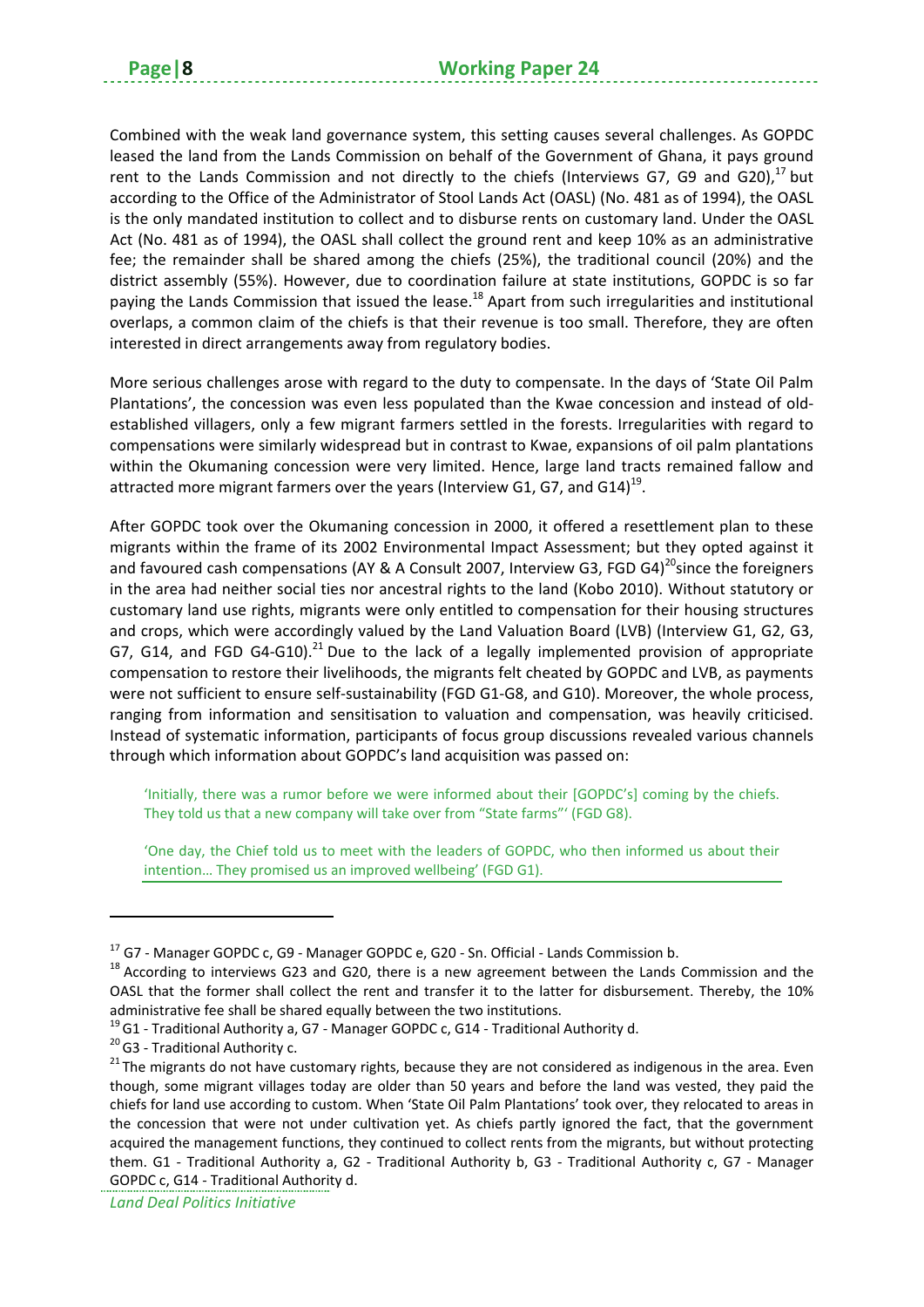'Nobody came to inform us. We saw some people demarcating the land, so we went to enquire from them before we were told that GOPDC had taken over' (FGD G9).

In addition, time frames between valuation and payments were totally unclear and contradicted the legally guaranteed entitlement to 'prompt, fair, and adequate compensation'<sup>22</sup> as displayed by the following statements:

'The land was evaluated in 2005; the payment was made in 2009, so between 2006, 2007, and 2008, we weren't farming anymore and the payment wasn't made' (FGD G5).

'The most painful of all, after we had tapped the palm trees it took about five years before they started to use the land again... If they had told us… we could have kept farming until then' (FGD G6).

Great frustration was further enhanced given the inability of the LVB to disclose amounts for the various crops (FGD G2, G3‐G7, and G10). Thus, farmers were left without knowing what to expect and statements like the following were frequently made:

'Moreover, we asked them to let us know how much they will pay for an acre. They were unable to tell us. They compensated us with the amount of their choice' (FGD G4).

Even though GOPDC followed the legally required procedure (Interview G16 and G20), $^{23}$  the fact that cheques only stated the aggregated sum enhanced further tension. However, to get the full picture it must also be highlighted, that the role played by some traditional authorities was problematic. With a Janus face, they received their portion of the ground rent from GOPDC via government channels; while at the same time they ignored the acquisition under the Administration of Lands Act (No. 123 as of 1962) and rented out smaller portions of the same land to migrants according to customary rules (FGD G4, G5, G7, & G9).

In general, the chiefs are very powerful actors and according to custom, they are highly appreciated (Interview G15).<sup>24</sup> Their discourse with GOPDC on corporate social responsibility activities to enhance the welfare of the communities (Interviews G7 and G8)<sup>25</sup> as well as lobbying for oil palm farmers is highly welcome (Interview G1, G2, and G14), $^{26}$  but the fact that negotiations lack accountability and that some chiefs misused their position to bargain for personal benefits led to criticism (Interview G7), $^{27}$  as expressed in the following statement:

'If you want to go somewhere, and you don't know the place, you will consult with somebody who leads you. In this regard, the chief has misled; the investor could not know' (FGD G4).

Overall, this case reveals the challenges of large‐scale investment in agricultural land within a weak land governance system. Moreover, it shows that investors are also likely to inherit land disputes and that overlapping claims emanate from earlier acquisition activities. Thus, widespread resentments are a logical consequence and are also predominant in the case of GOPDC (FGD G1‐G12).

However, the fact that GOPDC's nucleus‐estate system incorporates more than 2,000 plantation workers, 200 smallholders and 7,000 outgrowers calls for a deeper analysis of its outcomes to avoid

<sup>&</sup>lt;sup>22</sup> This originates out of the constitution Chap. 5, 20(2) (Republic of Ghana 1992).<br><sup>23</sup> G16 - Sn. Official - Lands Commission a, G20 - Sn. Official - Lands Commission b.<br><sup>24</sup> G15 - Representative Civil Society.<br><sup>25</sup> G7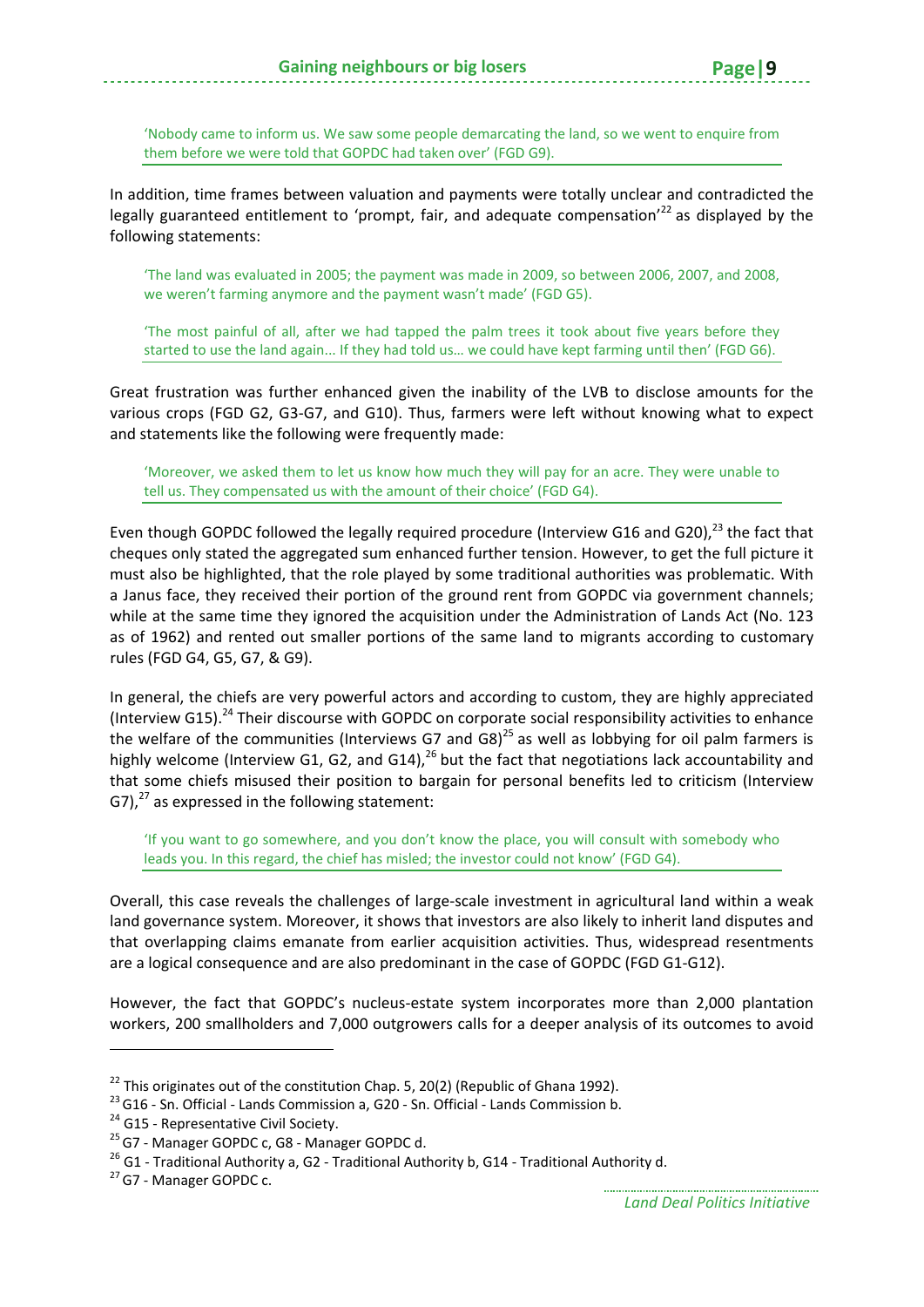drawing superficial conclusions. Therefore, the next section delivers a detailed assessment of outcomes with respect to different population groups.

## **4 Outcomes: variation and social differentiation**

#### *4.1 An overview of general outcomes*

In order to get a first impression of people's perception of GOPDC's performance and its spill over effects, quantitative data of the community survey is helpful. The survey was conducted in 49 villages that were scattered within a radius of 30km around GOPDC's mill at the Kwae concession. The Okumaning concession is also located within this so-called catchment area. The community survey reveals that 22% of interviewed village representatives agree without hesitation that their community benefits from the investment. A share of one fifth does not speak of a general success, but given the widespread resentments with regard to the original land acquisition, these interviewees still highlight some amelioration for their villages. The remaining 58% say that their community does not benefit at all.

In a more indirect way, interviewees were also asked if the living conditions in their villages had changed over the last decade. This is not equivalent to a straightforward before‐and‐after comparison, but rather represents a way to assess past developments free from emotions that arise when asking directly about the investment. 65% state that they experienced an improvement, while 15% observe no change, and 20% report a decrease. Given the absence of special government initiatives, development assistance or NGO projects in 45 out of the 49 communities, these assessments may be directly attributable to GOPDC as it represents the biggest investment project in the area. Although, the living standards have improved for roughly two thirds of the surveyed villages, the investment is also likely to have contributed to deteriorations for one fifth.

Reported outcomes are therefore manifold. On the question, 'What are the three main weaknesses of GOPDC?' the most prominent answers at the community level were: GOPDC failed

- ‐ to build a school or to provide education for children and scholarships (57%),
- ‐ to construct or to maintain roads (41%),
- ‐ to help solving water problems (20%),
- ‐ to help with or to provide social amenities (18% cases), and/ or
- ‐ to provide electricity or electricity poles (18% cases).

These statements may highlight that expectations have not been met. Unrealistic expectations seem to be a common problem of large-scale investment projects (for Ghana, see Schoneveld et al. 2011, Tsikata and Yaro 2011). As disentangled by the conceptual framework, they often arise as a by‐ product in the action arena and they are a consequence of a single actor's motivation. In particular, business plans of investors try to balance the entrepreneurial interest of profit maximisation with positive spill over effects for the local population in order to enhance public acceptance as well as in order to access support from multilateral financial institutions or developmental initiatives. Additionally, the rhetoric of politicians (at national and local levels) suggests development of the earlier neglected agricultural sector and remote areas with the aim of binding or attracting rural voters (Lindberg 2010). Finally, the rhetoric of traditional elites can also contribute to unrealistic expectations when promises are made (i) to justify personal gains in conjunction with investment projects and (ii) to defend the customary system as a facilitator for local development (against the pressure from the modern system).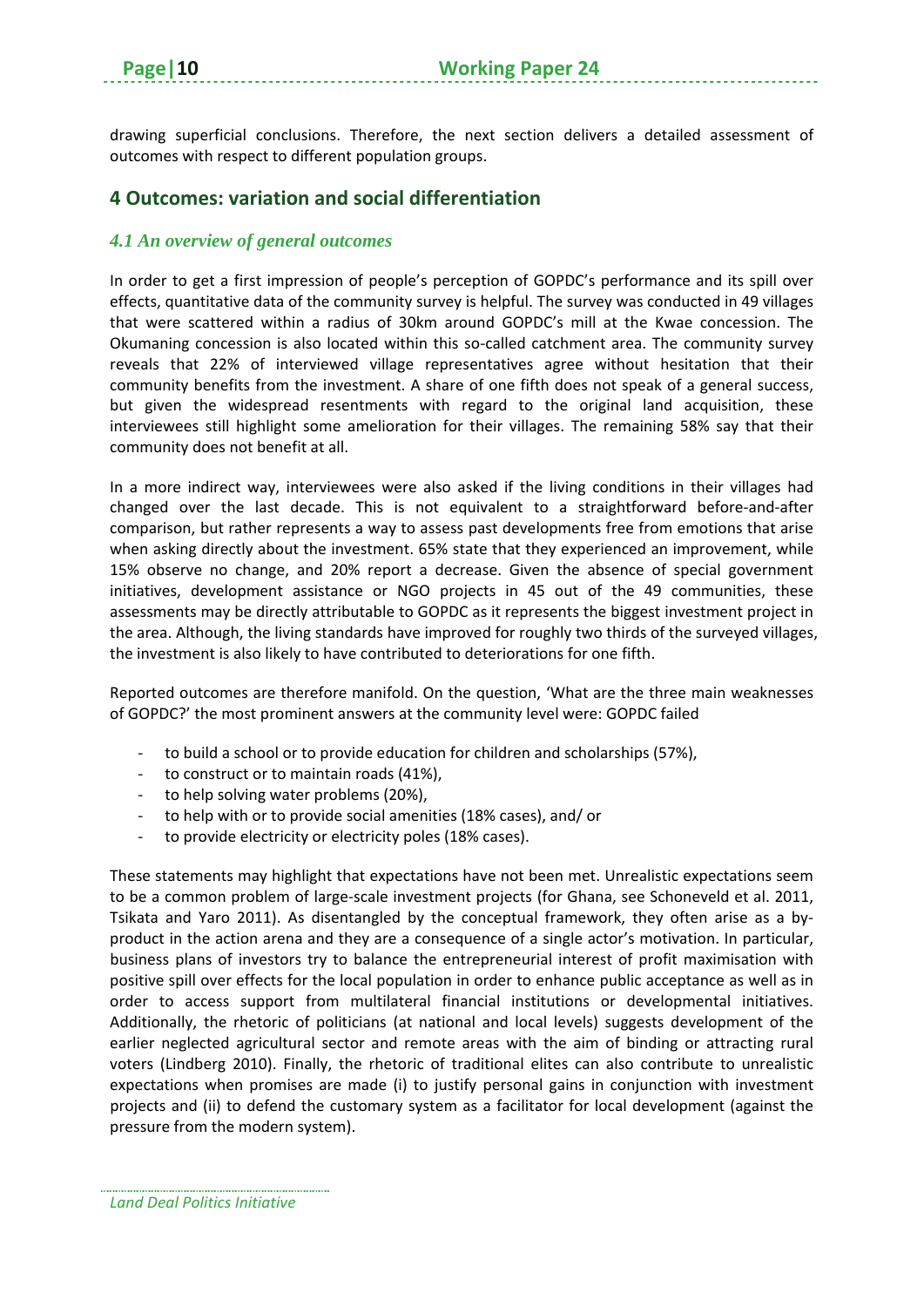Even though GOPDC addresses aspects like education, health, water, electricity or road maintenance in its corporate social responsibility (CSR), the top-five answers on the question 'What are the three major strengths of GOPDC?' underline that community representatives do not perceive the benefits of the investment to be in such activities, but rather in:

- the introduction of the oil palm business in the area (80%),
- ‐ the improvement of the living standard (through buying from farmers) (39%),
- the distribution of oil palm seedlings to farmers (29%),
- ‐ the creation of employment (29%), and/ or
- ‐ the introduction of smallholder and outgrower schemes (18%).

Hence, GOPDC is rather recognised as a motor for economic development in the area. Taking the focus group discussions (FGDs) into consideration, this impression is widely confirmed (FGD G1‐G3, G7, G8, and G10-G12). In gender-mixed<sup>28</sup> groups including on average ten participants, people discussed the development of their village within the last forty years, the implementation process of the investment project and its influence on their community. Although resentments are prevalent (FGD G1‐G12) and outcomes fall short of high expectations, qualitative data reveals mixed outcomes.

Thus, people cannot deny benefits like employment creation (FGD G1‐G4 and G7‐G12). In contrast to the widespread claims by the community representatives regarding infrastructural improvements, FGDs highlight that several people take advantage of better road infrastructure (FGD G1‐G4, G7, G8, and G10-G12), of support to get electricity (FGD G1-G4, G7, G8, and G12), and of improved health and schooling facilities (FGD G1‐G4, G7, G8, and G10‐G12).

The fact that weaknesses highlighted by community data are partly in contrast to benefits mentioned in some FGDs discloses a variation of outcomes among groups. To get an idea of the causes of such differentiation a more detailed analysis of the FGDs is necessary. Before delving into specifics, general negative outcomes, which also partly vary among FGDs, are summarised.

Claims reach from decreasing access to agricultural land (FGD G1‐G12), increased food prices on local markets (FGD G1‐G12), low and late compensation (FGD G1‐G10), low wages (FGD G1‐G3, and G11), and casual contracts (FGD G1‐G3, G5, G7, and G11), to low prices for fresh fruit bunches (FGD G11 and G12) and too little corporate social responsibility (FGD G1-G12).<sup>29</sup> They reveal that not only expectations remain unmet, but also give an idea how the investment partially led to deteriorating living conditions (e.g. through increased food prices and decreased land availability).

#### *4.2 Outcomes in detail: insights of single focus group discussions*

In order to differentiate among various population groups and varying outcomes, the selection of focus groups tries to capture a wide range of population sub‐groups, neighbouring the investment.

<sup>&</sup>lt;sup>28</sup> Limited resources did not allow for special attention on gender aspects, thus household and village effects are at the centre of the debate. In order to compensate for this weakness, facilitators of group discussions were specially trained to encourage women's participation in discussions. Moreover, male and female local experts denied gender as a critical factor in discussions related to community history, the state of agriculture and the development of villages over the last forty years, the implementation process of the investment

project and its influence on the community.<br><sup>29</sup> The perception of too little corporate social responsibility is a highly debated issue. Thus, it has to be questioned to which extent the development of social and physical infrastructure belongs to the duties of an investor. However, it reflects the predominance of unrealistic expectations.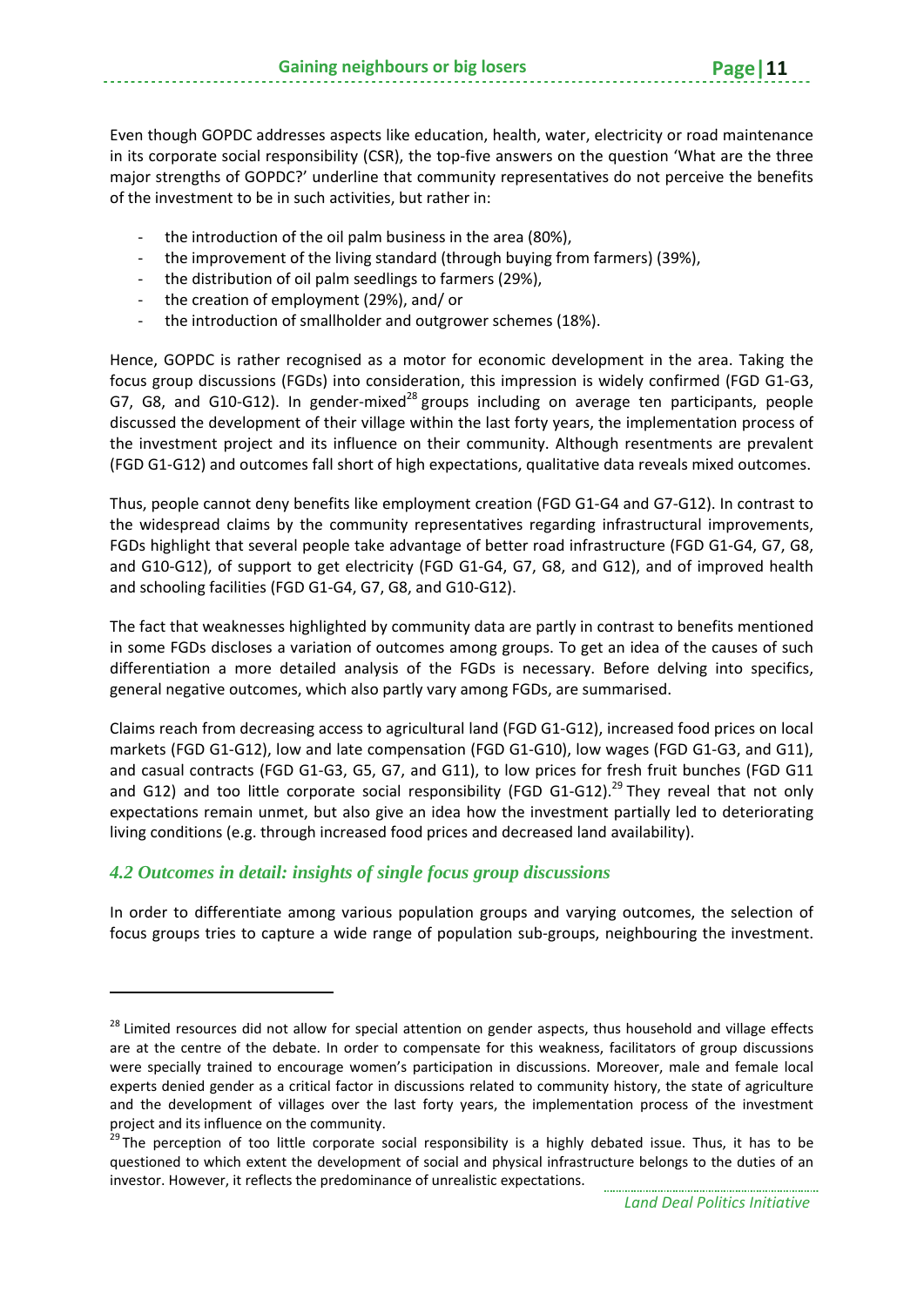Only their in‐depth analysis leads to an answer of the second research question: 'How do outcomes vary?'

#### *Okumaning village: mixed outcomes for nearest neighbours*

As a direct neighbour of the Okumaning concession, the Okumaning village has been affected by GOPDC's operation since 2000. In order to reduce group heterogeneity which often hampers active participation, three focus groups were built according to participants' level of wealth: a vulnerable cohort, an average wealthy cohort, and a better-off cohort.<sup>30</sup> Among all groups, employment creation, access to electricity, the setting up of a clinic by GOPDC and improved roads are highlighted as positive impacts, while loss of agricultural land and in conjunction increasing food prices are identified as the heaviest burden (FGD G7, G8 and G10). The degree to which single groups are affected varies. For example, one participant of the vulnerable group stated:

'I think the coming of GOPDC did not help the community. What is the use of electrical power, if you don't have money? You can't even pay the electricity bills' (FGD G7).

At the same time others could take the opportunity to make money out of the use of refrigerators and other electrical devices (FGD G10).

One interviewee thinks that elders and chiefs are the ones who benefit most from GOPDC (FGD G10), which is in line with the arguments from the conceptual framework developed earlier. However, all groups agree that employment possibilities are beneficial, especially for youths with sufficient strength to do plantation work (FGD G7, G8 and G10).

With regard to the loss of land, all groups are differently affected, since not all had their farm plots on the concession. Nevertheless, people from the poorest group were most seriously affected, as they cultivated fewer farm plots in total making them therefore more likely to lose all they had at once. As highlighted in the previous chapter, compensations were insufficient to restore livelihood, thus, the group of vulnerable people, who lost the little land they had, seems to be worse‐off. While for some, the compensation was only sufficient to settle debts (FGD G7) and to further their children's education (FGD G7, G8 and G10), others were able to rebuild houses and some could invest in productive assets like cars (FGD G8).

Overall, FGDs in Okumaning report mixed outcomes, where the average group mainly emphasises the pros like employment creation and improved infrastructural endowments (FGD G8). The poorer group seems to benefit least from the positive effects and suffers disproportionately from the burdens, while the better‐off group highlights pros and cons. They see that their 'room to manoeuvre' decreased due to the coming of GOPDC. For example, before the investor took over, there were certain uncontrolled areas, where people could expand their farming activities, as reported:

'I didn't own the land, but nobody complained when you farm on the land' (FGD G10).

Not only did they lose big farm plots, but they also suffer most from the declines of the markets for their remaining produce. Thereby, diminishing markets are caused by outmigration due to the displacement of migrant settlements that were inside the concession (FGD G10). As the following statement furthermore highlights, access to finance also decreased:

 $30$  For more details on group selection, please refer to Appendix 2.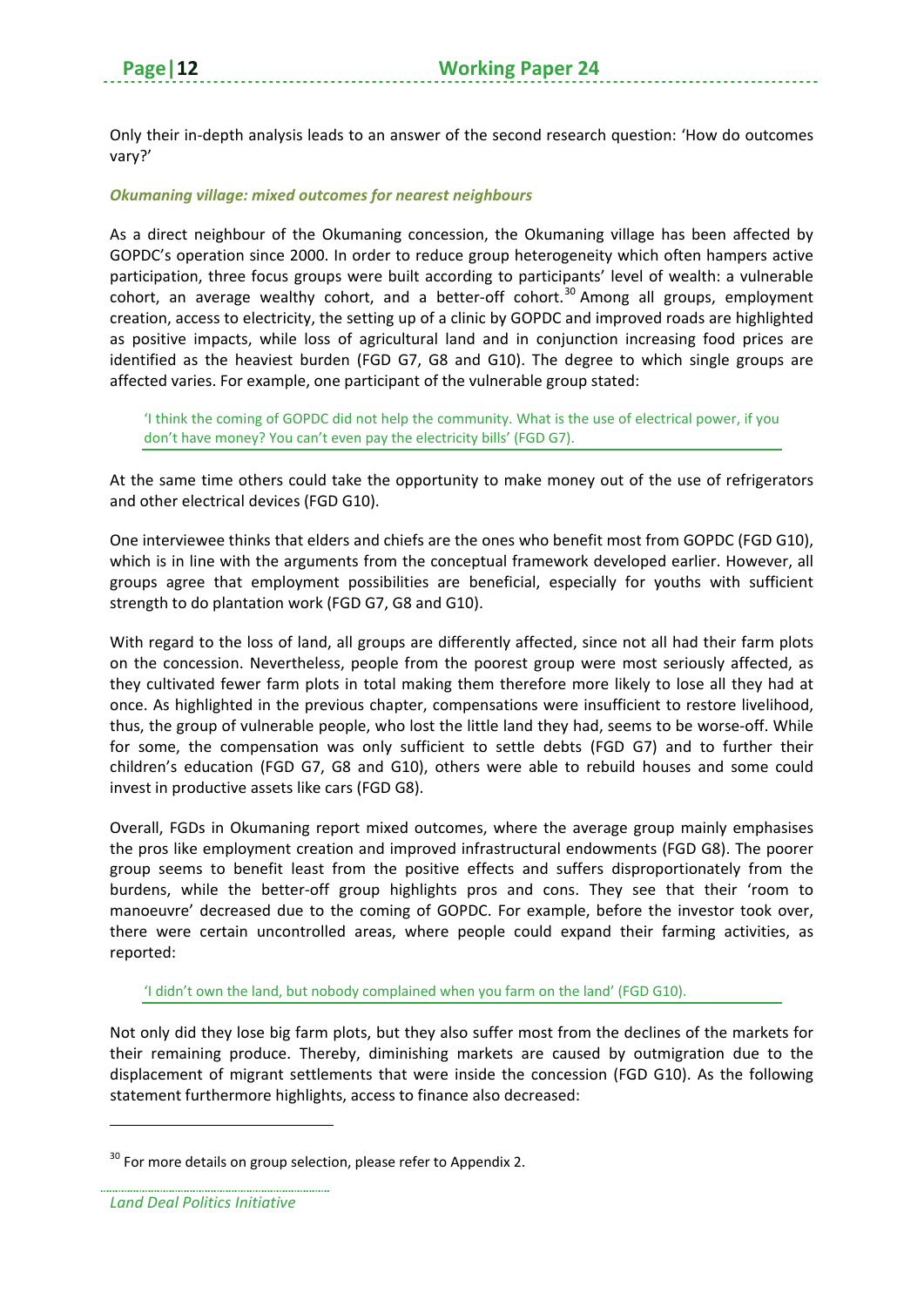'When we had our farms, every year we gained something meaningful from them. Formerly, it was easy to obtain loans, but now because we do not have the land and the farms anymore, people do not grant us loans anymore' (FGD G10).

#### *Congo village: lost in compensation*

The villages Agye Badu and Dwenase used to be migrant villages, but were destroyed in the course of oil palm expansion within the Okumaning concession. Due to the fact that they are not in existence anymore, it was impossible to capture the perception of a mixed group of villagers as most of them have relocated to their hometown in other regions of Ghana. Nevertheless, discussions with people who received compensation for housing structures and relocated to Okumaning or Kade (the district capital) were possible. Complementarily, another FGD was conducted in Congo village, where the land has already been valued and people wait for compensation to leave.

For those who relocated to Okumaning or Kade, the positive impacts are similar to those mentioned by the Okumaning groups (FGD4) although the negative outcomes – the loss of homes and farms – are more severe. In contrast, those in Congo are currently only losing. Most likely, their compensation will not be sufficient as systematic weaknesses in the land governance system exist (see section three). Hence, several people reported the following:

'They will tell you not to farm this year because they will start operations on the land. The year will pass by, yet they have not started and you cannot farm' (FGD 9).

#### 'They have cleared my farm, but did not compensate yet' (FGD 9).

Furthermore, they are too far away from the centre of operations to benefit: (i) from CSR activities like improved health or schooling facilities, (ii) from direct benefits like employment creation or (iii) from spill‐over effects like road maintenance (FGD G9).

Even worse, since their village is moribund, better-off people started out-migrating, while poorer families are doomed to stay and wait for compensation. This led not only to the collapse of the primary school as the number of school children fell below a critical mass, but also to a decline in economic welfare. People had to stop farming perennial crops, as their farm plots would be destroyed in the near future (FGD G9). Due to this decrease in subsistence farming paired with a lack of alternative sources of livelihood, a farmer summarises the situation as follow:

'Those days [before GOPDC] we were not given money for housekeeping. We were used to get all the foodstuffs from the farm. The only thing we bought to eat was meat, but currently we will buy almost everything' (FGD 9).

The fact that these migrant settlers have to leave their villages without fair, prompt, and adequate compensation makes them the biggest losers of the investment.

#### *Aboabo village: too far to benefit, but close enough to lose*

A similar picture emerges when looking at an average wealthy group and a youth group in Aboabo village. Aboabo is located outside the Okumaning concession, but huge parts of its farmlands were claimed due to the land acquisition. The village also benefited from the surrounding migrant settlements within the concession. Thus, due to their resettlement, Aboabo's junior secondary school and also its weekly market collapsed, as many of those who were compensated left the area (FGD G5 and G6). Aboabo itself is smaller than Okumaning and falls under the traditional jurisdiction of the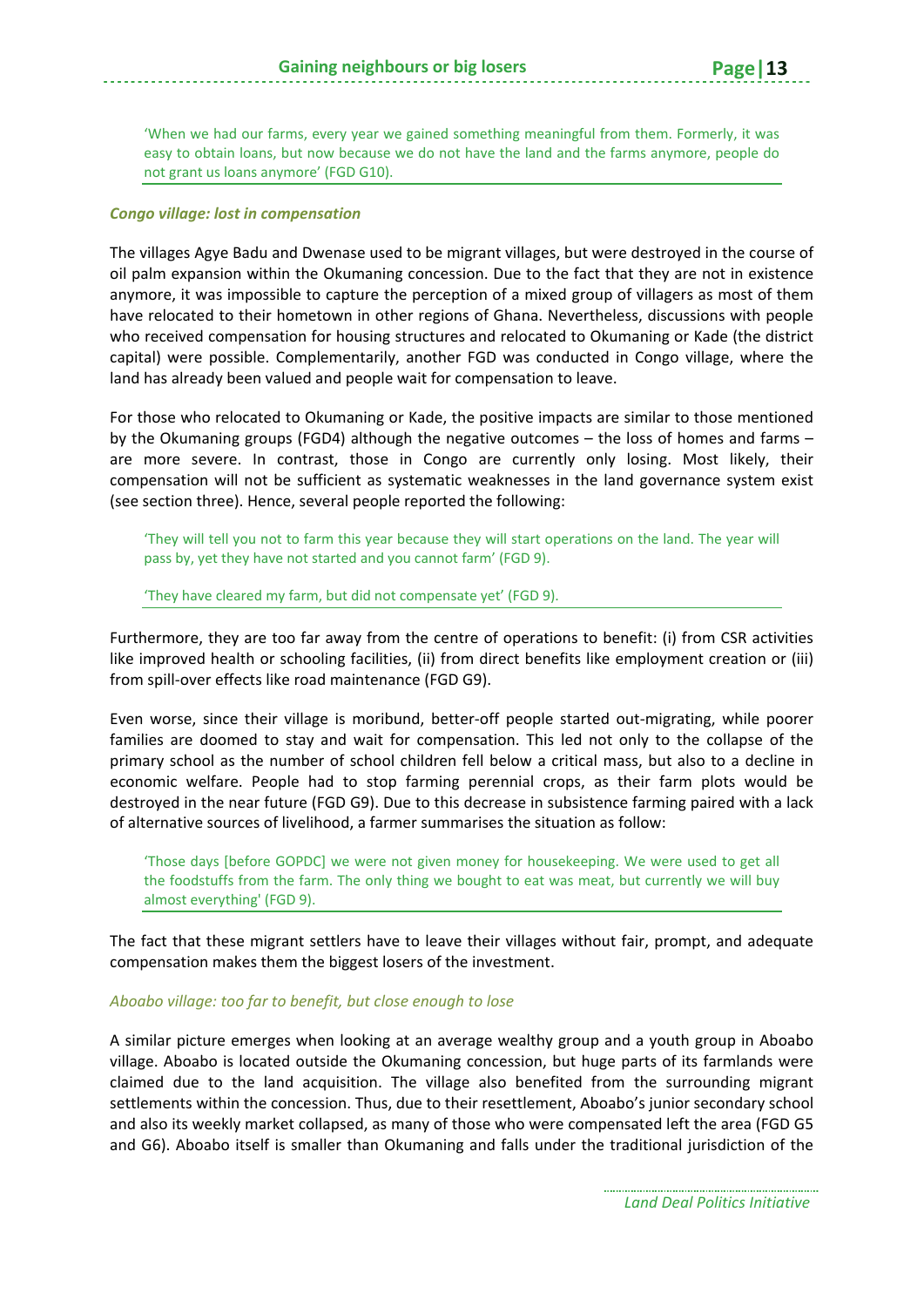Okumaning chief. Since many inhabitants are migrants, they were strongly affected when they lost their farm plots as it is more difficult for migrants to replace farm land.

This led to the situation that people were forced to work as casual labourers or under a sharecropping arrangement on the lands of farmers who were not affected (FGD G5 and G6). $31$ Hence, land pressure increased as one participant formulated:

'It is now the norm of the day: People give plots to more than one person. This has resulted in so many disputes in the community' (FGD G6).

In addition, the community is further away from GOPDC's centre of operations than the direct neighbourhood of Okumaning village. Therefore, they do not profit from infrastructural improvements, such as road construction and so on. As the village is rather small, it also did not yet benefit from CSR activities such as support in getting access to electricity. This might be caused by the fact that fix costs are very high for a relatively small village and that CSR activities in bigger villages might have a broader impact and thus are more rational for an investor.

According to the framework presented earlier, it is also likely that the Okumaning chief bargains benefits for his own people instead of lobbying for the people of Aboabo. With regard to employment creation, the youth of Aboabo does not benefit much. Given the greater distance to GOPDC's offices and to the worker's meeting point, only three people managed to work for the company (FGD G5). Therefore, one can summarise: Aboabo is too far away and too small to benefit, but close enough to be affected by negative outcomes.

#### *The workers: employment does not fit all*

Another bunch of outcomes is related to GOPDC's workers. Once again, to minimize group heterogeneity, three focus groups were built: (i) a group of permanent staff, (ii) a group of casual workers who work in harvesting which is paid per task and enables capable workers to earn considerable wages and (iii) a group of casual workers who do slashing (i.e. weeding around the oil palms), which is paid on a fixed daily rate above the minimum wage. As the workers are from various surrounding villages that are all differently affected, only outcomes with regard to their employment situation will be highlighted here.

On the negative side, both groups of casual workers complain that despite having worked for the investor for many years, they were still not offered a permanent contract (FGD G1 and G3). Hence, they are concerned about not being able to maintain their livelihood in case of an accident as well as during their post-retirement periods (FGD G1). Among all groups the feeling of not being appropriately paid is also predominant (FGD G1-G3). Especially the low paid 'slashers', but also 'harvesters', complain that what they now earn as workers does not equal their earlier benefits from farming oil palm, cocoa, citrus or food crops (FGD G1 and G3).

On the positive side, workers state for instance:

'It has helped me to have my children educated up to the final stage of secondary school' (FGD G1).

'If we compare the situation from the time when there was no GOPDC, working for GOPDC now makes it easy to obtain a loan' (FGD G1).

 $31$  For more information on sharecropping arrangements in Ghana, please refer to Amanor (2001).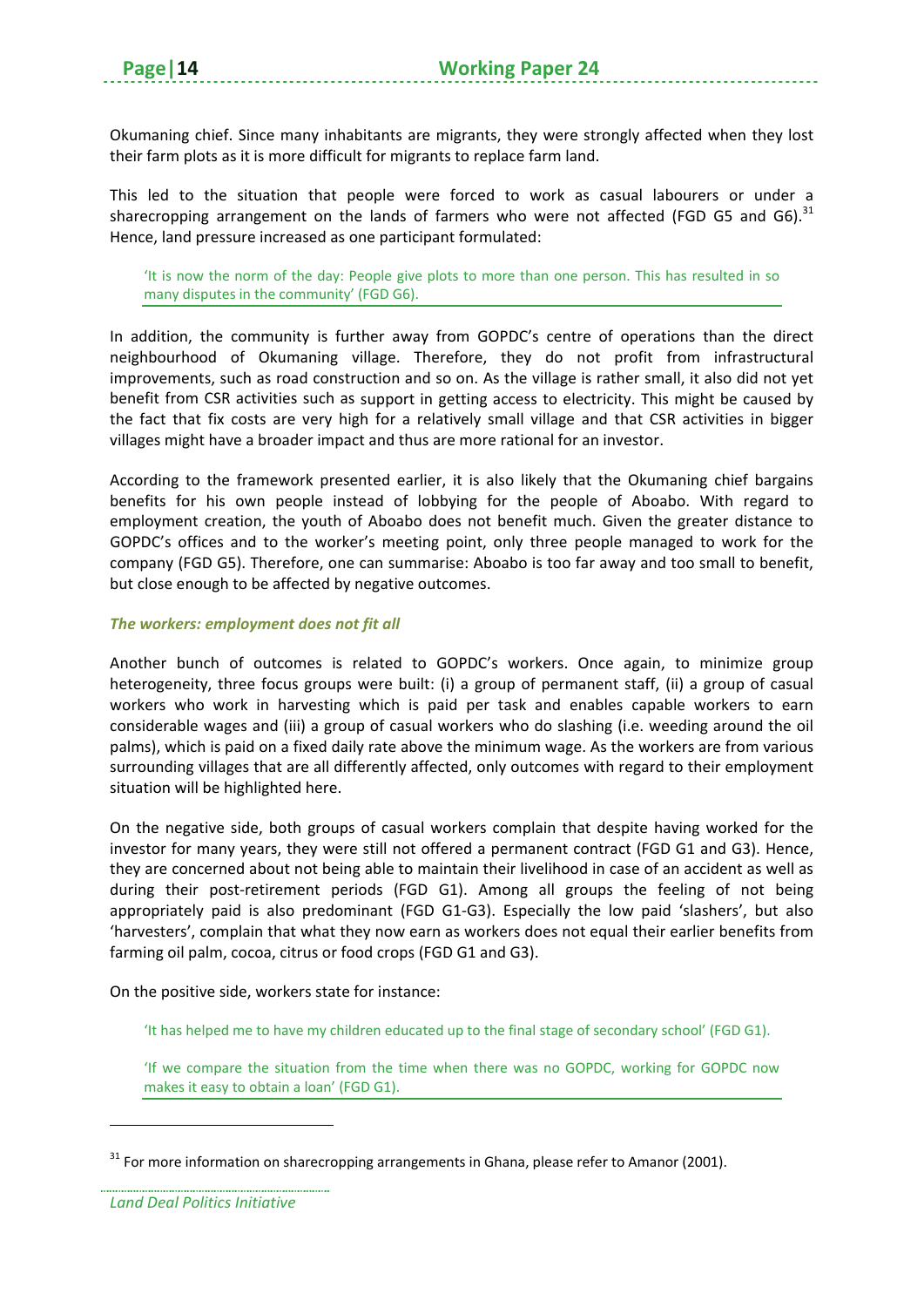One person even highlighted that he benefited as the company enabled him to buy two cars (FGD G2). Thus, pros and cons are also widespread among the workers, whereby younger people who are stronger as well as those with better education benefit more than others (FGD G1 and G2). However,

#### *The smallholders: vibrant resentments despite economic benefits*

Even after more than three decades, resentments are vibrant. This is revealed by the focus group discussions with smallholders and outgrowers (FGD G11 and G12). Due to their proximity to the Kwae concession, the smallholder group has access to infrastructure provided by GOPDC such as their clinic and their school. Furthermore, the transportation system in the area improved with a growing 'Kwae estate population'. Thus, higher population density not only increased demand for minibuses, which led to improved connections, but it also led to a rising demand for goods and services which in turn fosters the local economy (FGD G12). However, people from Kwae village, where the majority of the smallholder comes from, lost two thirds of their land due to GOPDC; the problem of land scarcity is pronounced (FGD G12). Moreover, expectations among the smallholders are very high as they compare their neighbour GOPDC with large-scale investments from the extractive industry where a higher gross profit margin traditionally results in more CSR activities for communities. Thus, one participant stated:

resentments against the land acquisition are also common among the groups of workers who often

additionally work as part‐time farmers or whose families also rely on farming (FGD G1‐G3).

'When we compare GOPDC's activities to those of some mining companies you will see the gap between them' (FGD G12).

#### *The outgrowers: in neighbourhood feud but truly winning*

In contrast, the outgrowers' rating of GOPDC was the most positive in comparison to all other groups. Although they are not free from resentments, they highlight knowledge of agricultural techniques and technologies promoted by GOPDC e.g. with regard to plant spacing, fertilizer application or the use of chainsaws (FGD G11). Another positive outcome is the improvement of the markets, which were interpreted from different angles in the discussion. First of all, they appreciate the introduction of the oil palm business in the area (FGD G11). Due to the scheme they had access to inputs, credits and training, which enabled them to set up a business and to earn cash (FGD G11). Additionally, GOPDC contributed to improvements of the banking system as it channelled payments through the rural banks, resulting in improved access to loans (FGD G11). Another important positive outcome is improved schooling: (i) some children could attend GOPDC's school and (ii) some outgrowers could earn the money to send their children to universities (FGD G11).

The unclear policies of the investor with regard to fresh fruit bunch prices and supportive inputs within the scheme remain a challenge for the outgrowers, however. Hence, one participant stated:

'GOPDC is acting like a chameleon; it changes from time to time' (FGD G11).

For a fair assessment it has to be stated that the outgrowers also challenge GOPDC when they started side‐selling or interrupted the payback of loans granted to them in the frame of the outgrower scheme (FGD G11, Interview G4 and G11) $^{32}$ .

Regardless of disappointment by recent policy changes of GOPDC, the outgrowers have to be identified as the winners of the investment. Besides their economic integration, this might also be

*Land Deal Politics Initiative*

<sup>&</sup>lt;sup>32</sup> G4 - Manager GOPDC a, G11 - Middle men.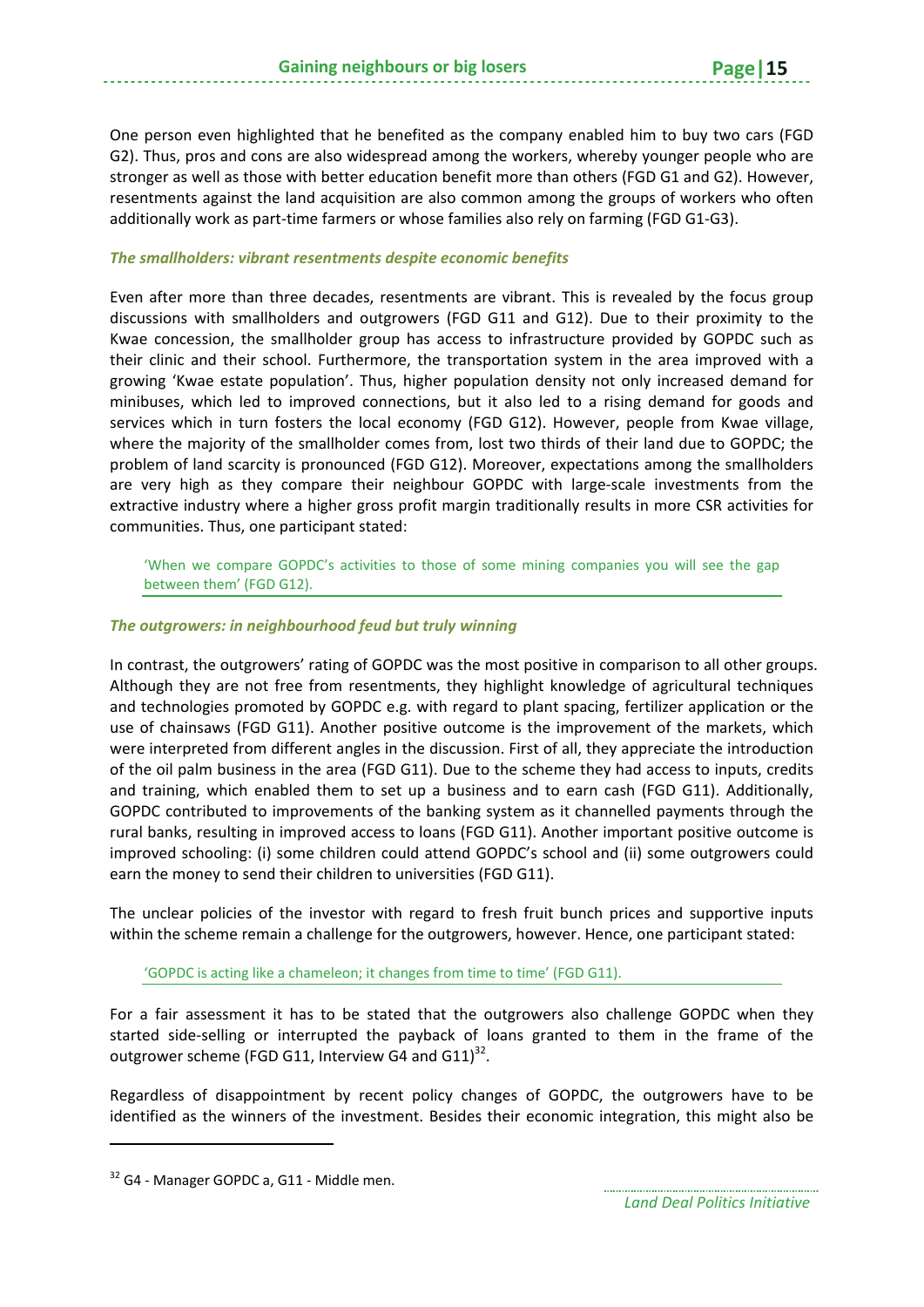due to the fact that quite often there are actors who are lobbying for them within the action arena. To that effect, for example, the International Finance Corporation was not only interested in the scheme in conjunction with giving out a loan to support further expansion of the investment (IFC 2007), but outgrowers also received strong attention from civil society and development assistance within the frame of the 'National Interpretation of Principles and Criteria of the Roundtable of Sustainable Oil Palm in Ghana' (RSPO in Ghana 2013).

## **5 Triangulation with quantitative findings**

In the course of examining the focus group discussions, exemplary insights on outcomes, their variation, and thus social differentiation were revealed. These findings can be partially supplemented by quantitative data. Even though most of the data is too limited to disclose causalities within the particular study design, group comparisons of the outcome variables 'total household income' and 'asset endowment' underline prevalent social differentiation.

Thus at community level, big villages turn out to be better‐off at the 1% significance level with a median total household income of 8,055 versus 4,556 Ghana Cedis (GHS) and a median asset stock of 987 versus 650 GHS, according to Mann-Whitney-test statistics.<sup>33</sup> Due to the conceptual framework above, this could be caused by the fact that lobbyism for social amenities and economic integration of bigger communities is much more likely to be successful as (i) they have more inhabitants and as such can advocate for more benefits and (ii) their traditional authority is often higher in the hierarchy of the customary system compared to smaller settlements. Apparently, this seems to be the case for Okumaning as discussed earlier. At the same time, it is likely that bigger villages are better integrated into the economy via enhanced infrastructure (e.g. access roads, electricity, market places etc.) that can, but does not necessarily have to be related to GOPDC. Thus, univariate quantitative analysis at this stage is limited to the extent that it does not control for other factors. Therefore, outcomes cannot be strictly linked to the investment project (no causality).  $34$ 

In addition, group comparisons at the household level are displayed in Figure 2 to illustrate social differentiation with regard to other aspects highlighted earlier.<sup>35</sup>

|                                 |      | Household level (without outliers) |           |                      |           |  |
|---------------------------------|------|------------------------------------|-----------|----------------------|-----------|--|
|                                 |      | Total income in Ghana Cedi         |           | Assets in Ghana Cedi |           |  |
|                                 |      | Median                             | Standard  | Median               | Standard  |  |
|                                 |      |                                    | deviation |                      | deviation |  |
| HH head: migrant                | Yes. | 4213.88                            | 9006,07   | 630.00               | 924,53    |  |
|                                 | No   | 5870.16***                         | 10713,23  | 749.50**             | 869,76    |  |
| <b>HH head: basic schooling</b> | Yes  | 5588.50                            | 10744,51  | 774.50               | 872,53    |  |

|  |  | Figure 2: Summary statistics of two-way Wilcoxon rank-sum tests and Kruskal-Wallis tests on household characteristics |
|--|--|-----------------------------------------------------------------------------------------------------------------------|
|--|--|-----------------------------------------------------------------------------------------------------------------------|

 $33$  For comparisons of two groups, this study applied two-sample Wilcoxon rank-sum tests for non-normal distributed data, which are also known as Mann‐Whitney‐tests. Before doing so, outliers were eliminated to estimate values around the median with higher efficiency. This leads to N= 1181. As total income and assets are skewed to the right, medians are reported. Median, standard deviation and significance levels are reported in

Appendix 3.<br> $34$  However, the variables are also significant in multivariate analyses as presented in Väth, S.J. and Kirk, M. (2011) 'Land ownership, contract farming and investor‐local population linkages: Evidence from the Ghanaian oil palm sector', a draft prepared for the Annual World Bank Conference on Land and Poverty in Washington D.C.<br><sup>35</sup> Figure 2 only shows the most important group comparisons; further variables are presented in Appendix 3.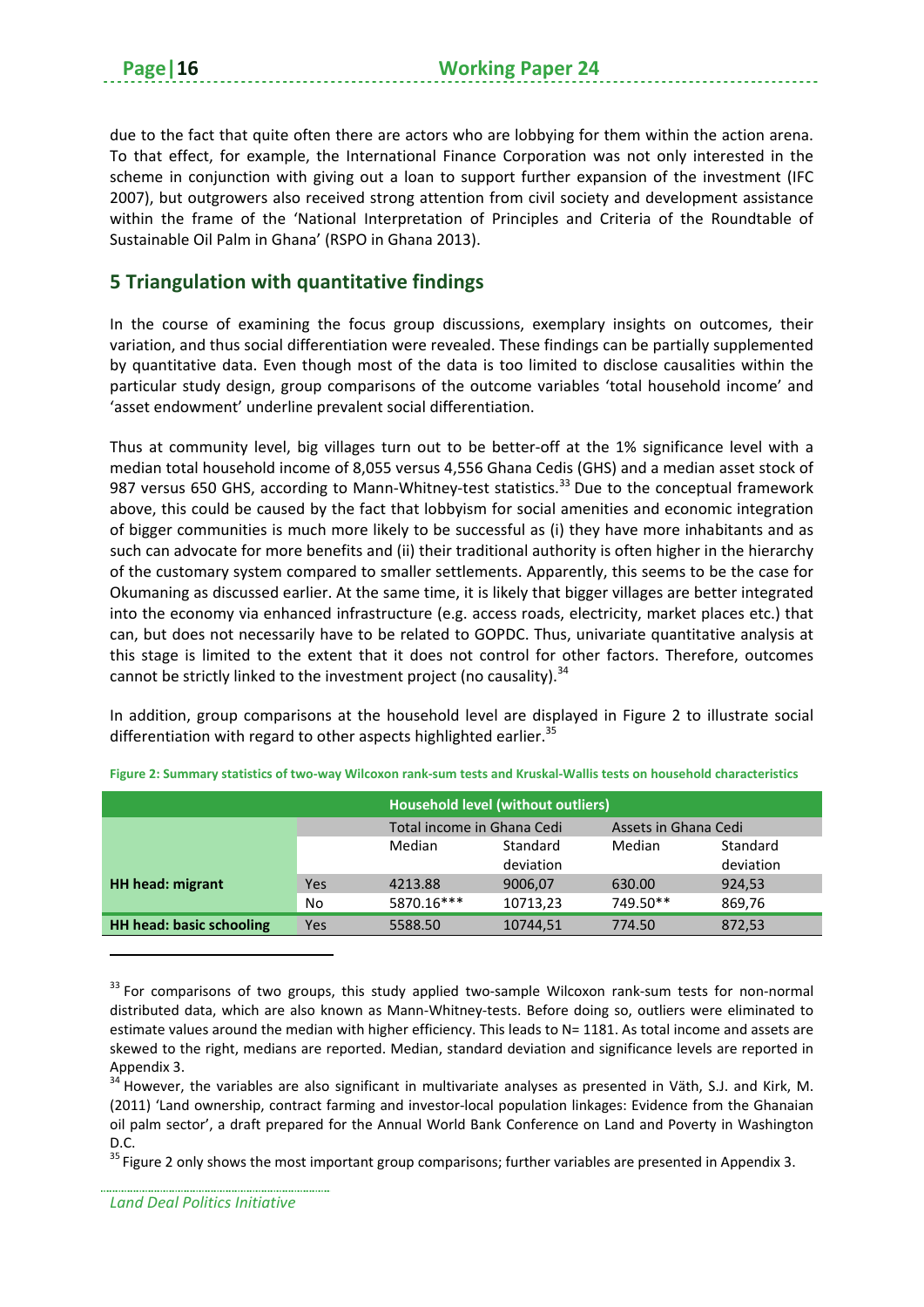| <b>HH head: bank account</b> | No  | 4646.00*** | 9115.81  | 591.00*** | 914.99 |
|------------------------------|-----|------------|----------|-----------|--------|
|                              | Yes | 6563.43    | 10578.32 | 932.00    | 957.87 |
|                              | No  | 3672.00*** | 9333,35  | 479.00*** | 731.21 |

Note: reference category 'yes', \*\*\* p<0.01, \*\* p<0.05, \* p<0.1, N= 1181. As total income and assets are skewed to the **right medians are reported.** 

Once again, simple test statistics are applied. In the case of two groups (yes/no) these take the form of two‐way Wilcoxon rank‐sum tests for non‐normal data. For variables with more than two categories the equivalent is a Kruskal‐Wallis equality‐of‐populations rank test. As shown in Figure 2, households where the head is a migrant have a median total income of 4,214 GHS and an asset stock of 630 GHS and are thus worse‐off at the 1% significance level than old‐established families (5,870 and 750 GHS). Considering outcomes revealed by FGDs in Aboabo and Congo, it is no surprise that they lack behind.

With regard to completed basic schooling by the household head, the opposite holds. Educated households possess both higher income and more assets (5,588 and 775 GHS versus 4,646 and 591 GHS), which is significant for differences in medians at the 1% level. Educated people benefiting from outcomes was a prominent point emphasised in FGDs with workers and which is supported by quantitative analyses. In the course of discussions with outgrowers, it was revealed that a major benefit for them is market integration, i.e. amongst others receiving their payment through the rural banks. Consequently, households who hold a bank account are far better off at the 1% significance level than others according to quantitative analysis (6,563 and 932 GHS versus 3,672 and 479 GHS).

Nonetheless, these figures have to be treated with care. As mentioned earlier, they cannot be put in a straight causal relation to the land investment. Nevertheless, they emphasise social differentiation revealed by the qualitative analysis.

Finally, the most interesting output of quantitative analysis is linked to the contractual arrangement between GOPDC and its neighbours, as presented in Figure 3. Although no panel data is available allowing a before‐and‐after comparison, here a causal relationship is assumed. This is due to the fact that the assignment of contractual treatments can be seen as a quasi-natural experiment. First of all, those people who received a contract had been living in the area before GOPDC's establishment. Thus, those who by chance farmed in the investment area received a smallholder treatment as a form of compensation, while those who remained independent farmers on their plots were – by coincidence – not situated in the investment area. Second, the outgrower scheme was established in concentric circles around the Kwae concession. It took place in different waves depending on GOPDC's investment decision and therefore could not be anticipated by farmers. Hence, outgrower contracts were offered to those cultivating a plot in a specific area at a specific point in time. In theory farmers had the possibility to reject, but de facto rejection was extremely rare. Therefore, it is assumed that self‐selection into smallholder or outgrower arrangements or into being an independent farmer is not an issue in this cross‐sectional data. Solely, the data for the workers has to be treated with caution as they selected themselves into a treatment.<sup>36</sup>

**Figure 3 Summary statistics of Kruskal‐Wallis test for contractual arrangement**

**Household level (without outliers) Total income in Ghana Cedi** Assets

<sup>&</sup>lt;sup>36</sup> Thus it might be possible, that they have different characteristics than groups which received treatment as in a quasi-natural experiment. If this is the case, group differences might not be explained by the different contractual arrangements, but rather by other unobservable characteristics.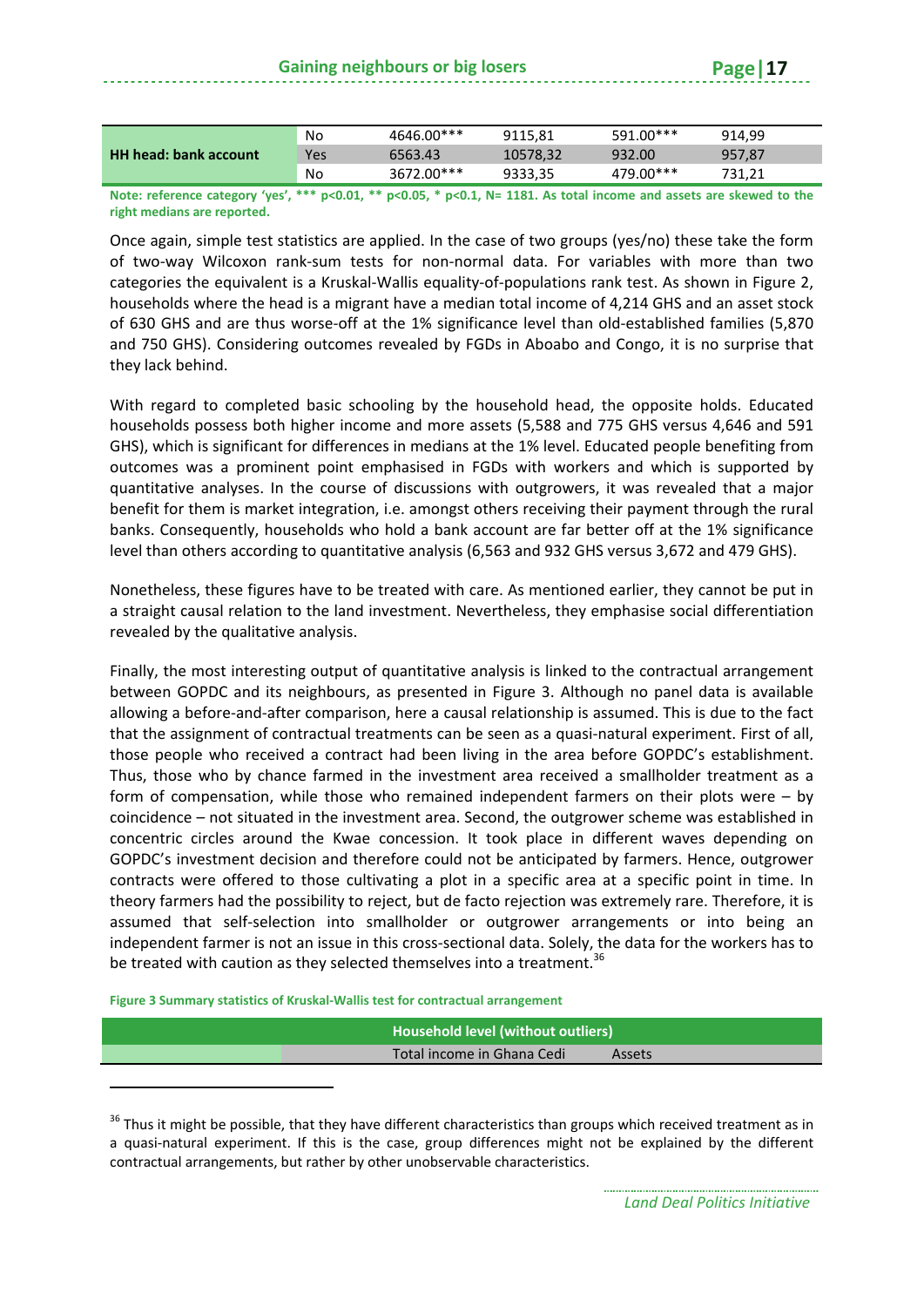|                           |             | Median     | Standard<br>deviation | Median      | Standard<br>deviation |
|---------------------------|-------------|------------|-----------------------|-------------|-----------------------|
| <b>Household category</b> | Outgrower   | 7815,25    | 10832,96              | 976,00      | 1047,89               |
|                           | Smallholder | 4674.00*** | 9034,50               | 837.00**    | 925,87                |
|                           | Worker      | 1080.00*** | 3030,96               | $319.00***$ | 515,04                |
|                           | Independent | 7722,78    | 10368,19              | $713.00***$ | 703,55                |
|                           |             | 6701,87    | 11461,55              | 925,00      | 1041,58               |

Note: reference category: outgrower, \*\*\*  $p$ <0.01, \*\*  $p$ <0.05, \*  $p$ <0.1, N= 1181. As total income and assets are skewed to the right medians are reported.

According to FGDs, a main complaint of the workers is the low wage rate, said to be less than their incomes from earlier farming activities. The Kruskal‐Wallis‐Test reveals that worker households are indeed far worse off in comparison to all other groups. On average, they only hold an income of 1,080 GHS and assets of 319 GHS, which is statistically significant at the 1% level and severely less than the group of outgrowers who have an average income of 7,815 GHS and average asset holdings of 976 GHS. Hence, the numbers highlight that the outcomes of employment are very small. Likewise, the assessment of smallholders reveals that they are also significantly (at the 1% level) worse-off than outgrowers, though they far outreach the workers with an average income of 4,674 GHS and average assets of 837 GHS.

However, the biggest surprise is the fact that the average income of independent oil palm farmers (7,722 GHS) is not statistically different from the average income of outgrowers. Considering the major strengths of GODPC, which are highlighted by the village representatives in the community survey (e.g. introduction of the oil palm business in the area, improved living standard through buying from farmers, etc.), it turned out that the investment benefits a large share of people in the course of strengthening the local economy.

If total income is taken as a short‐term measurement, whereas assets can be regarded as measuring long-term outcomes, the fact that outgrowers have a significantly higher asset endowment with 976 GHS than independent farmers with 713 GHS, can be interpreted in the way that independent farmers are only catching up over time. The logic behind this interpretation could be that outgrowers have been supported for many years since they joining the scheme, whereas independent oil palm farmers started copying agricultural techniques only when they recognised the success on outgrower farm plots. A reason why this was not directly revealed by FGDs could be due to the fact that such independent farmers did not benefit in a specific manner from GOPDC, but rather through more diffuse spill over effects such as a newly created market for fresh fruit bunches or technology transfers. Another aspect supporting this interpretation would be that prevalent resentments might bias independent farmers in their assessment.

A last group that did not significantly differ from the outgrowers are households holding mixed contractual arrangements. This could be a combination of smallholder and outgrower contracts or one form of contract farming combined with working as a casual worker. Their average income of 6,702 GHS and average asset holdings of 925 GHS reveals that mixed livelihood strategies could also be an efficient strategy for households to profit from the investment. However, it is obvious that being an outgrower, an independent farmer or a household with mixed contractual arrangements requires access to farm land, but according to focus group discussions, this seems to be the bottleneck in the neighbourhood of a land‐based, large‐scale investment.

## **6 Conclusion**

This study has developed a rationale with the aim of explaining why outcomes of large‐scale investment in agricultural land vary within and among investment cases. In the conceptual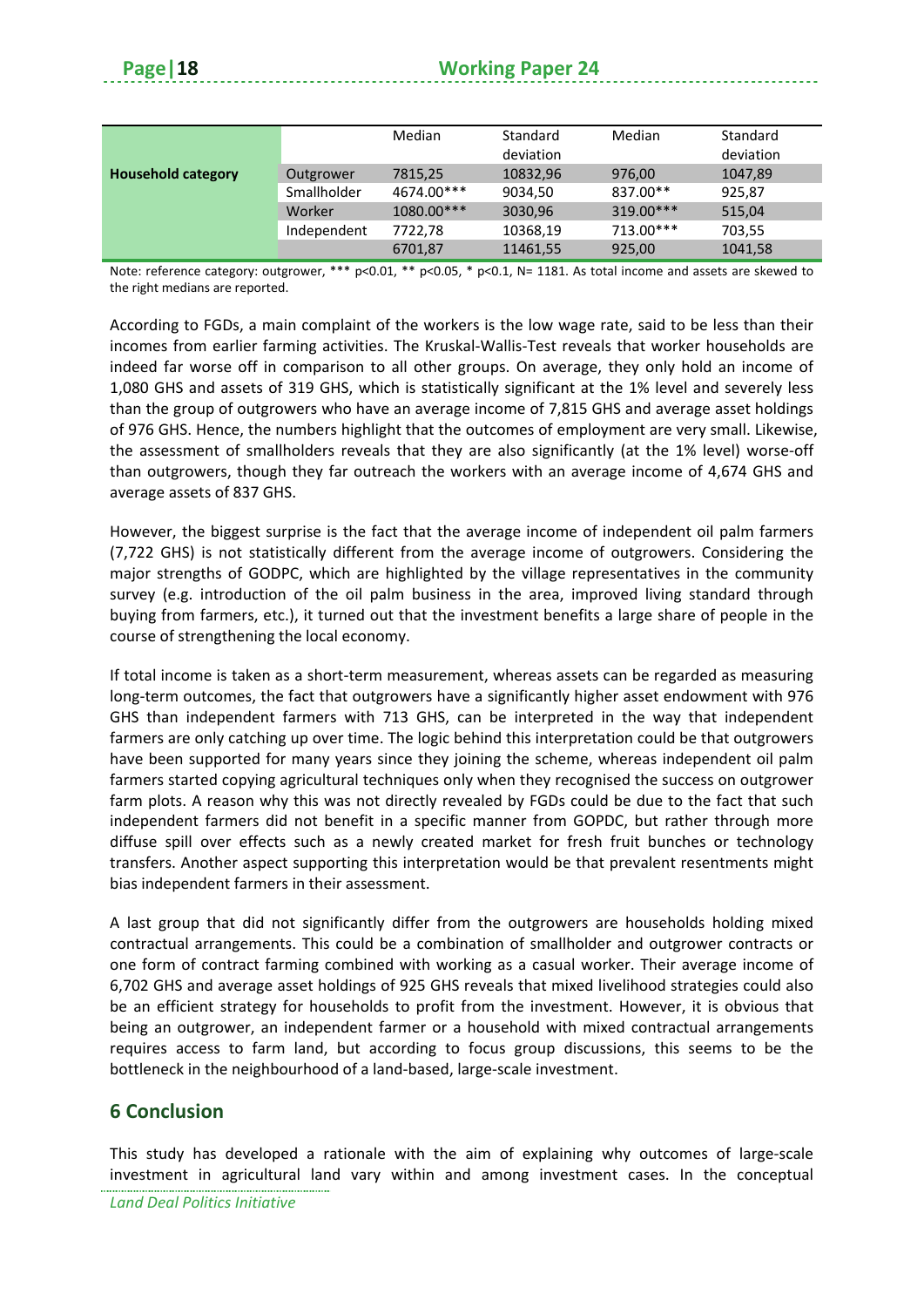framework, ideas of Ostrom (2005) and Williamson (2000) are thereby synthesised in order to systematically disclose varying outcomes in the case country Ghana. Thus, the rationale differentiates between (i) the 'context' as a set of influencing factors, i.e. the resource endowment, the cultural and political setting as well as the socio‐economic background which consist of a mix of informal and formal institutions, and (ii) the 'action arena' as a dependent variable, i.e. where the game of large‐scale land acquisitions is played by different actors who have various options of how to act.

Through step‐by‐step analysis, it turned out that in this case study outcomes of large‐scale investments vary due to three reasons: (i) the lack of a fully implemented and effective land governance system within a frame of clear formal institutions, (ii) the lack of its harmonisation with the informal rules of the customary system and (iii) asymmetric power constellations between various actors. Consequently, an institutional environment is produced which fosters (i) rent‐seeking activities at all levels, (ii) unrealistic expectations about outcomes due to the communication strategies of some actors and (iii) lobbying activities aiming to turn outcomes of land acquisitions into benefits for the actors themselves or different sub‐groups of the local population.

How such outcomes can de facto vary is exemplarily shown by an in-depth analysis of focus group discussions conducted in the investment area of the Ghana Oil Palm Development Company (GOPDC) in Ghana: (i) While neighbouring villages realise mixed outcomes linked to land loss on the one hand and infrastructural improvements as well as employment creation on the other hand (see Okumaning village), (ii) communities which are further away are negatively affected as spill over effects cannot be accessed due to geographic distance to the core of the investment area (see Aboabo village). Nevertheless, (iii) people who had to relocate or who are just in the course of resettlement turned out to be the worst off as the institutional environment is too weak to guarantee legal entitlements to 'fair, prompt, and adequate' compensation (see Congo village). Moreover, (iv) a detailed assessment of the discussion with workers revealed that the positive outcomes linked to employment creation also disclose their shady side when it comes to the quality of jobs (see the workers). Lastly, (v) contract farmers are the greatest beneficiaries because they profit from long‐term economic integration (see the outgrowers), but at the same time they are still suffering from land loss (see smallholders), which was highlighted by all sub-groups of the local population.

The variation in outcomes of land acquisitions with regard to social differentiation is furthermore confirmed by quantitative analyses in a systematic manner. Thus, the case study design reveals that influencing factors are (i) distance of the village to the centre of the investment, (ii) the household head being a migrant, (iii) the household head having completed basic education, (iv) the household being integrated into the economy by holding a bank account and (v) the size of land under cultivation. Most interestingly, a combination of qualitative insights and quantitative analysis of household income as well as asset endowment according to contractual arrangement supports the idea that with time advantages seem to be shifted from integrated outgrowers towards independent farmers. Although this development seems to be encouraging, one has to take into consideration that all this happens in an environment of dramatic land scarcity caused by the investment itself as well as by population growth.

These findings call for action to improve the outcomes of large‐scale investment in agricultural land. Therefore, corrective measurements at different levels are suggested. To enhance the 'context' efforts (i) promoting legal reform in order to enhance guidance for actors and to ensure transparency is as important as (ii) a discourse on informal institutions with modification towards checks and balances along the customary system. Additionally, (iii) the support in implementing voluntary standards as suggested by the Voluntary Guidelines on Responsible Governance of Tenure, Land,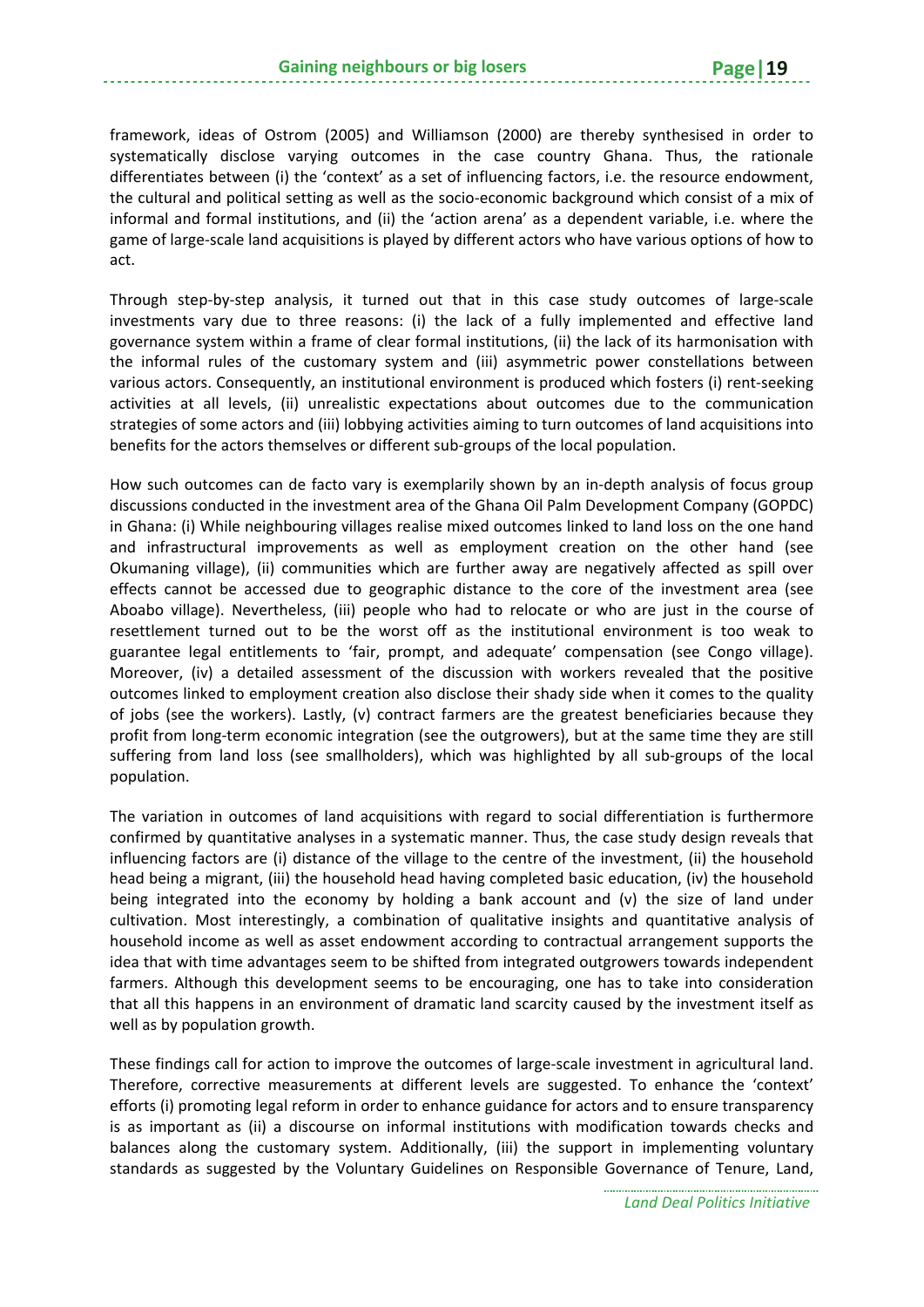Fisheries and Forests (FAO, 2012), the AU Framework & Guidelines on Land Policy in Africa (AU, 2010) and the Responsible Agricultural Investment Principles (FAO et al., 2010) will contribute to channel actions within the 'action arena' towards positive outcomes and partly overcome weaknesses of the existing land governance system if investors show commitment.

Within the 'action arena' it is recommended (i) to place a stronger emphasis on sensitisation of negotiating parties with respect to overoptimistic expectations, as well as (ii) to enhance sensitisation of the investment project regarding the strong cultural ties of the local population to the land of their ancestors from the very beginning. In addition, (iii) improved transparency through institutionalised communication channels is a precondition for sustainable investment projects. However, (iv) the most important factor for positive outcomes is the development of alternative livelihood strategies – considering social differentiation – to anticipate increasing land pressure.

A comparison of characteristics of the 'context' and the 'action arena' reveals similarities to the land governance systems of other African countries as well as to press reports and scientific studies on specific cases of large-scale investments in developing economies. Thus, the application of the conceptual framework of land acquisitions to a particular investment case is a promising way to extract insights, which allows for generalising recommendations and structuring the way of thinking about large‐scale investments in agricultural land.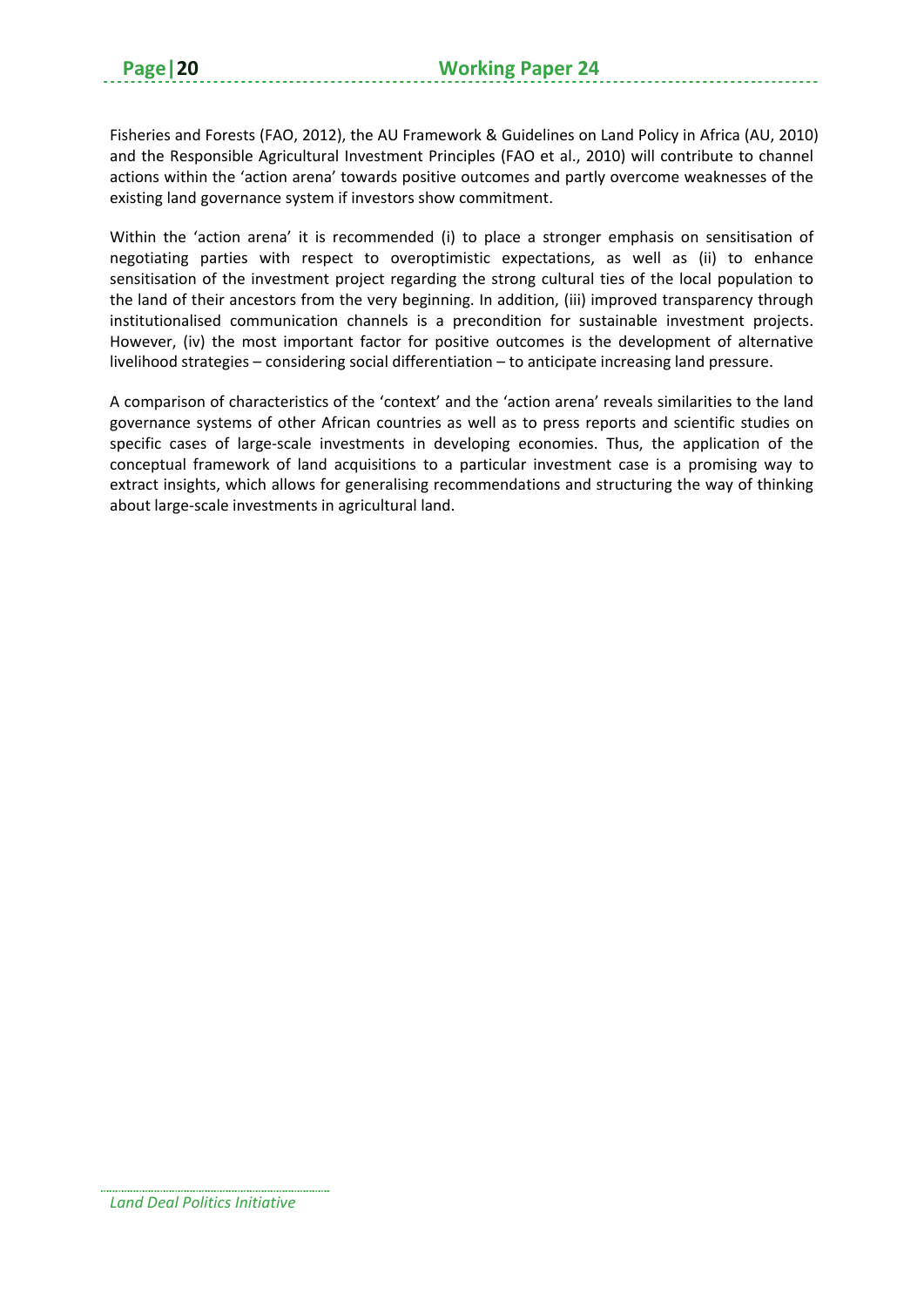## **References**

- **1.** African Union, African Development Bank, & Economic Commission for Africa 2010. *Framework and Guidelines on Land Policy in Africa.* Final Version, Addis Ababa.
- **2.** Amanor, K.S. 2001. Share contracts in the oil palm and citrus belt of Ghana*.* London: IIED.
- **3.** Amanor, K.S. 2012. Global resource grabs, agribusiness concentration and the smallholder: two West African case studies. *Journal of Peasant Studies*, 39(3‐4), 731‐749.
- **4.** Anyidoho, N.A., Amanquah, S.T., & Clottey, E.A. 2008. Chieftancy institutions and land tenure security: challenges, responses and the potential for reform. Technical publication No. 77. Institute of Statistical, Social & Economic Research (ISSER). Legon: University of Ghana.
- **5.** Aryeetey, E., Ayee, J.R.A., Ninsin, K.A., & Tsikata, D. 2007. The politics of land tenure reform in Ghana: From the Crown Lands Bills to the Land Administration Project. Technical publication No. 71. Institute of Statistical, Social & Economic Research (ISSER). Legon: University of Ghana.
- **6.** AY & A Consult Ltd. 2007. Updated resettlement action plan for the oil palm plantation development project at Okumaning. Accra.
- **7.** Bates, R.H. 1998. The analytical narratives project. *The American Political Science Review*, 94(3), 696‐702.
- **8.** Berry, S. 2013. Questions of ownership: proprietorship and control in a changing rural terrain: a case study of Ghana. *Africa*, *83*(1), 36–56.
- **9.** Boamah, F. 2011. Competition between biofuel and food? Re-thinking biofuel narratives, evidence from a jatropha biodiesel project in Northern Ghana. In: Matondi, P.B., Havnevik, K., & Beyene, A. eds. *Biofuels, Land Grabbing and Food Security in Africa.* London: Zed Books, pp. 159‐ 175.
- 10. Braun, J. von & Meinzen-Dick, R. 2009. "Land grabbing" by foreign investors in developing countries: Risks and opportunities. *IFPRI Policy Brief* 13, Washington D.C.: IFPRI.
- **11.** Cotula, L. 2012. The international political economy of the global land rush: A critical appraisal of trends, scale, geography and drivers. *Journal of Peasant Studies*, 39(3‐4), 649‐680.
- **12.** Cotula, L. & Vermeulen, S. 2011. Contexts and procedures for farmland acquisitions in Africa: What outcomes for local people? *Development,* 54, 40‐48.
- **13.** Cotula, L., Vermeulen, S., Leonard, R. & Keeley, J. 2009. Land grab or development opportunity? Agricultural investment and international land deals in Africa. London/Rome: IIED/FAO/IFAD.
- **14.** Deininger, K. & Byerlee, D. 2011. *Rising global interest in farmland: Can it yield sustainable and equitable benefits?* Washington, D.C.: World Bank.
- **15.** Di Gregorio, M., Hagedorn, K., Kirk, M., Korf, B., McCarthy, N., Meinzen‐Dick, R., Swallow, B. 2008. Property rights, collective action, and poverty: The role of institutions for poverty reduction. *CAPRi Working Papers,* No. 81, Washington, D.C.
- **16.** Eggertsson, T. 2005. *Imperfect institutions: Possibilites and limits of reform.* Ann Arbor: University of Michigan Press.
- **17.** Food and Agriculture Organization of the United Nations, International Fund for Agricultural Development, United Nations Conference on Trade and Development, & World Bank 2010. *Principles for Responsible Agricultural Investment that Respects Rights, Livelihoods and Resources. Discussion Note*, Extended Version, January 25.
- **18.** Food and Agriculture Organization of the United Nations 2012a. *Voluntary Guidelines on the Responsible Governance of Tenure of Land, Fisheries and Forests in the Context of National Food Security.* Rome.
- **19.** Food and Agriculture Organization of the United Nations 2012b. *Trends and impacts of foreign investment in developing countries agriculture: Evidence from case studies.* Available from: http://www.fao.org/fileadmin/templates/est/INTERNATIONAL‐

RADE/FDIs/Trends\_publication\_12\_November\_2012.pdf [Accessed on 28 January].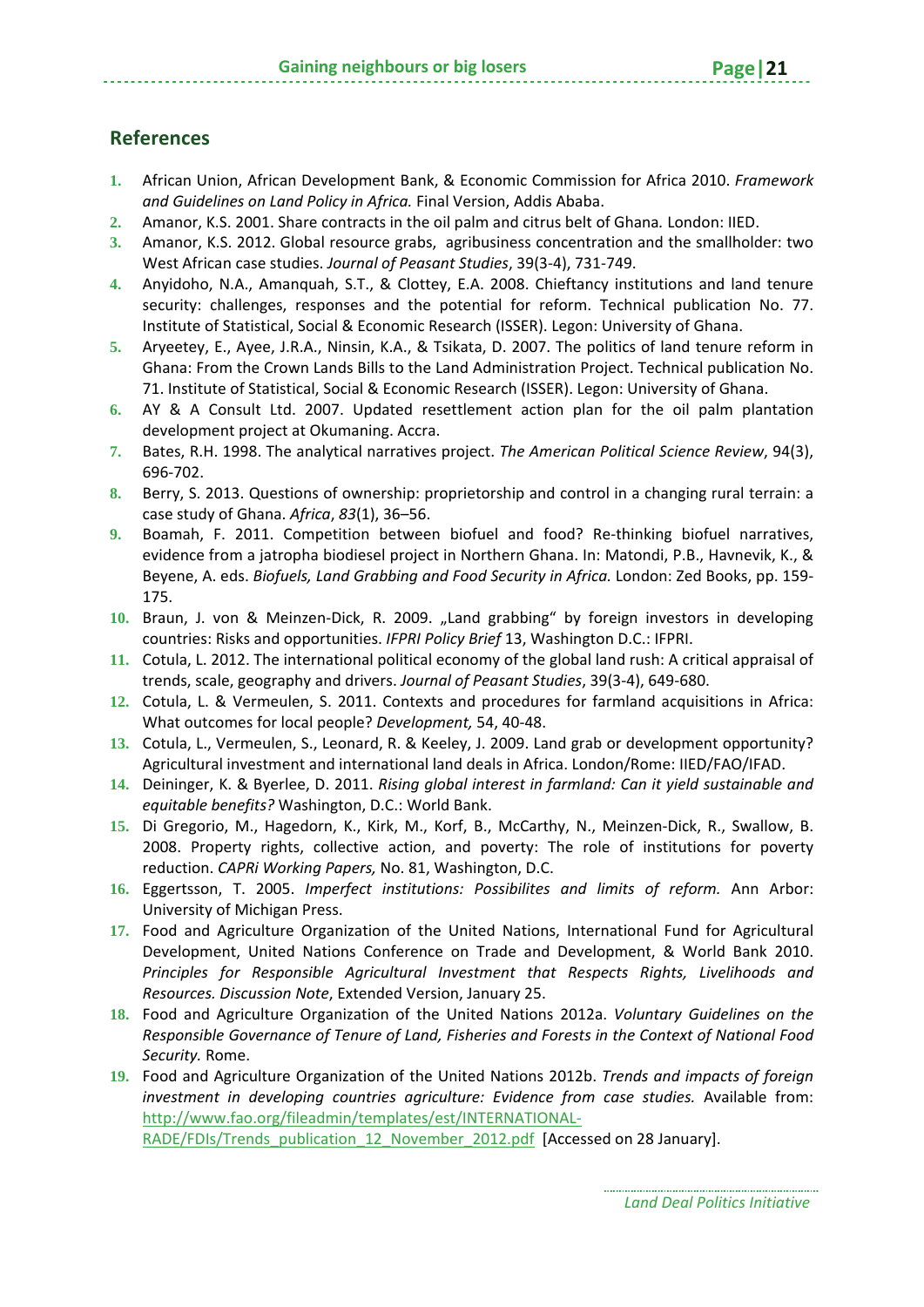- **20.** Gerring, J. 2004. What is a case study and what is it good for? *The American Political Science Review*, *98*(2), 341–354.
- **21.** Goldstein, M., & Udry, C. 2008. The profits of power: land rights and agricultural investment in Ghana. *Journal of Political Economy, 116*(6), 981‐1022.
- **22.** GOPDC 2013. Company Profile. Available from: http://www.gopdc‐ltd.com [Accessed on 28 January].
- **23.** Görgen, M., Rudloff, B., Simons, J., Üllenberg, A., Väth, S., Wimmer, L. 2009. Foreign direct investment (FDI) in land in developing countries. Eschborn, Germany: Deutsche Gesellschaft für Technische Zusammenarbeit.
- **24.** GRAIN, consecutively. The farmlandgrab.org weekly update. Available from: www.farmlandgrab.org [Accessed on 28 January].
- **25.** International Finance Corporation 2007. GOPDC: Summary of proposed investment. Available from: http://www.ifc.org/ifcext/spiwebsite1.nsf/ProjectDisplay/SPI\_DP25988 [Accessed on 28 January].
- **26.** Kasanga, K. & Kotey, N. 2001. Land management in Ghana: Building on tradition and modernity. London: IIED.
- **27.** Kobo, O. 2010. We are citizens too: the politics of citizenship in independent Ghana. *Journal of Modern African Studies, 48* (1), 67‐94.
- **28.** Kwadwo, O. 2002. *A handbook on Asante culture*. Kumasi: Cita Press.
- **29.** Kwadwo, O. 2004. *An outline of Asante history,* Part 1, Third Edition, Kumasi: City Press.
- **30.** Logan, C. 2011. The roots of resilience: exploring popular support for African traditional authorities. Afrobarometer Working Paper No. 128. http://www.afrobarometer.org/publications/working‐papers/178‐wp‐128 [Accessed on 28 January].
- **31.** Lindberg, S.I. 2010. What accountability pressures do MPs in Africa face and how do they respond? Evidence from Ghana. *The Journal of Modern African Studies*, *48* (1), 117‐142.
- **32.** Mends, T. & De Meijere, J. 2006. A study of the institution of the customary land tenure system in the supply of property rights for urban development – An example of Accra. Paper prepared for the 5<sup>th</sup> Regional FIG Conference, 8-11 March, Accra.
- **33.** North, D.C. 2005. *Understanding the process of economic change*. Princeton: Princeton University Press.
- **34.** Osei, E.K. 1998. *Social structure and traditional organization of the Akans of Ghana, (1) Clanship systems and marriage.* Accra: Tell Africa Communications.
- **35.** Ostrom, E. 2005. *Understanding institutional diversity.* Princeton: Princeton University Press.
- **36.** Quaye, B.A. 2006. Towards an appropriate framework for the effective utilization/ management of geoinformation. A case study of Ghana, XXIII International FIG Congress, Munich*.*
- **37.** Republic of Ghana 1962a. Administration of Lands Act. Act 123, Accra.
- **38.** Republic of Ghana 1962b. State Lands Act. Act 125, Accra.
- **39.** Republic of Ghana 1976. Land Registry as No. 1258/1976, Accra.
- **40.** Republic of Ghana 1992. The Constitution of the Republic of Ghana, Accra.
- **41.** Republic of Ghana 1994. Office of the Administrator of Stool Lands Act. Act 481, Accra.
- **42.** Republic of Ghana 1999. National Land Policy, Accra.
- **43.** Republic of Ghana 2008. Eastern Region Lands Commission, Deeds Registry as No. 2538/2008.
- **44.** Republic of Ghana 2010. A bill entitled the Lands Act 2011. Third Draft, Accra.
- **45.** Republic of Ghana 2011. Land Use and Spatial Planning Bill. Revised Draft (August), Accra.
- **46.** RSPO in Ghana 2013. Roundtable on Sustainable Palm Oil in Ghana. Available from: www.rspo‐ in‐ghana.org [Accessed on 28 January].
- **47.** Schoneveld, G., German, L., & Nutakor, E. 2011. Land‐based Investments for Rural Development? A Grounded Analysis of the Local Impacts of Biofuel Feedstock Plantations in Ghana. *Ecology and Society,* 16(4), 10.
- **48.** SIAT 2013. Company Profile*.* Available from: http://www.siat.be [Accessed on 28 January].

*Land Deal Politics Initiative*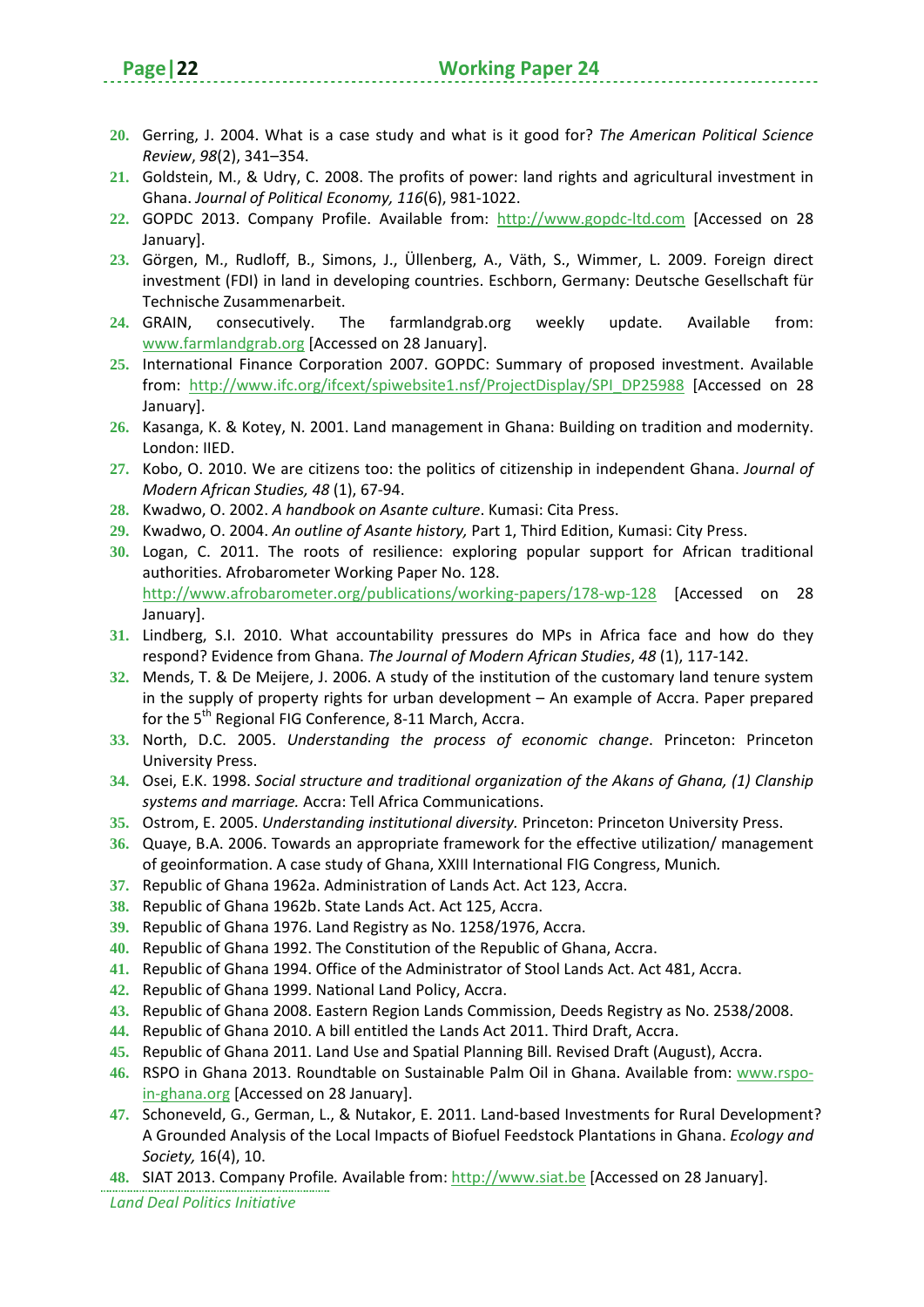- **49.** Tsikata, D. and Yaro, J. 2011. Land market liberalization and trans‐national commercial land deals in Ghana since the 1990s. Paper presented at the International Conference of Global Land Grabbing, 6‐8 April 2011, University of Sussex.
- **50.** Ubink, J.M., Quan, J.F. 2008. How to combine tradition and modernity? Regulating customary land management in Ghana. *Land Use Policy,* 25, 198‐213.
- **51.** Ubink, J.M., & Amanor, K.S. (Ed.) 2008. *Contesting land and custom in Ghana.* Leiden: Leiden University Press.
- **52.** White, B., Borras, S.M.Jr., Hall, R., Scoones, I., Wolford, W. 2012. The new enclosures: critical perspectives on corporate land deals. *Journal of Peasant Studies*, 39(3‐4), 619‐647.
- **53.** Williamson, O.E. 2000. The new institutional economics: Taking stock, looking ahead. *Journal of Economic Literature,* 38(3), 595–613*.*
- **54.** Wisborg, P. 2012. Justice and sustainability: Resistance and innovation in a transnational land deal in Ghana. Paper presented at the Annual World Bank Conference on Land and Poverty 2012, 23‐26 April 2012, Washington DC.
- **55.** Zoomers, A. 2010. Globalisation and the foreignisation of space: seven processes driving the current global land grab. *Journal of Peasant Studies,* 37 (2), 429‐477.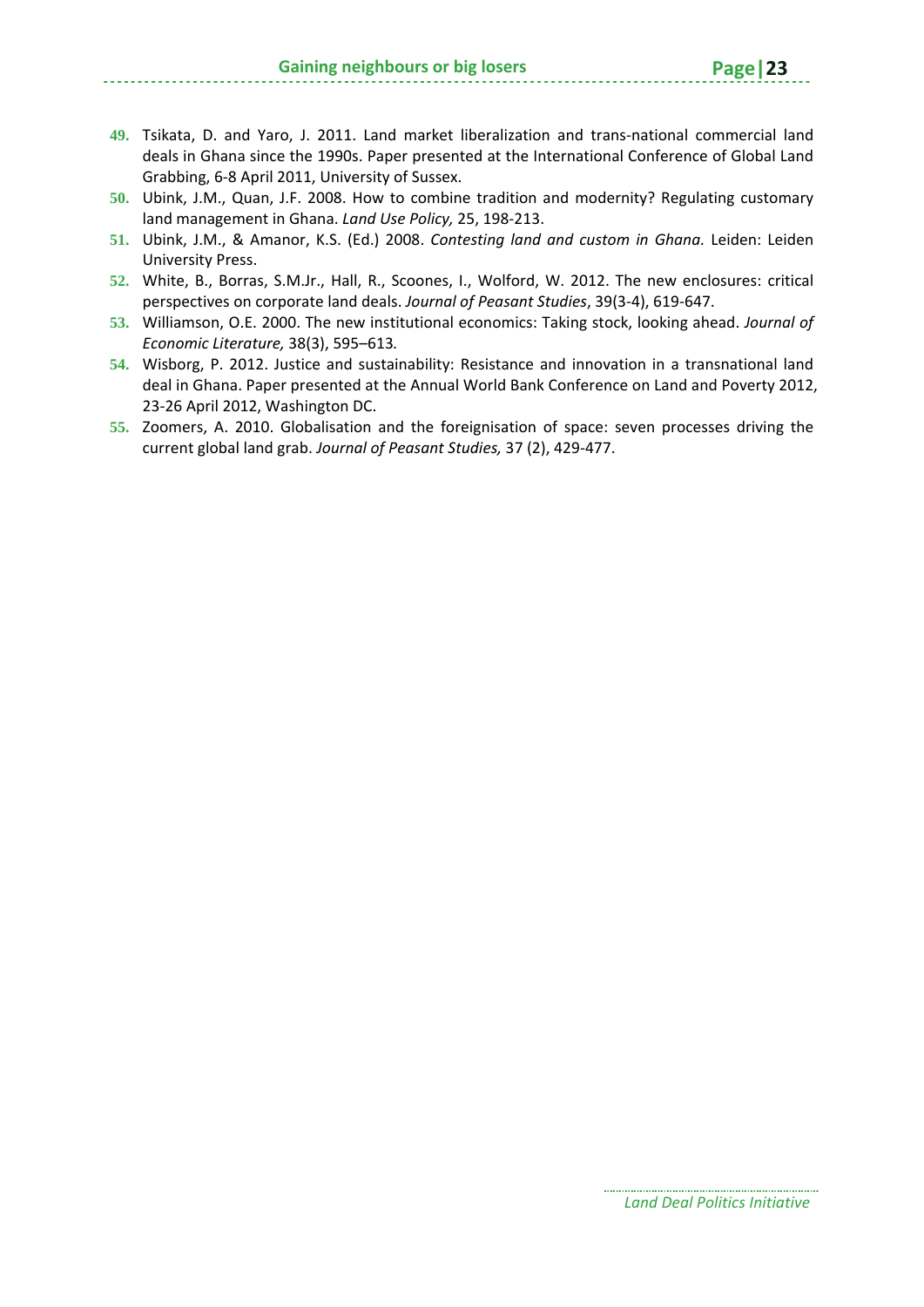| Code           | <b>Date</b>  | <b>Place</b>      | <b>Gender</b> | <b>Position/Institution</b>                     |
|----------------|--------------|-------------------|---------------|-------------------------------------------------|
| G1             | 27.10.2011   | Kwaebibirem Dist. | M             | <b>Traditional Authority a</b>                  |
| G <sub>2</sub> | 04.11.2011   | Kwaebibirem Dist. | M             | <b>Traditional Authority b</b>                  |
| G <sub>3</sub> | 04.11.2011   | Kwaebibirem Dist. | M             | Traditional Authority c                         |
| G4             | 08.11.2011   | Kwaebibirem Dist. | M             | Manager GOPDC a                                 |
| G5             | 09.11.2011   | Kwaebibirem Dist. | M, M          | <b>Executives Outgrowers Association</b>        |
| G <sub>6</sub> | 09.11.2011   | Kwaebibirem Dist. | M             | Manager GOPDC b                                 |
| G7             | 09.11.2011   | Kwaebibirem Dist. | M             | Manager GOPDC c                                 |
| G8             | 09.11.2011   | Kwaebibirem Dist. | M             | Manager GOPDC d                                 |
| G9             | 09.11.2011   | Kwaebibirem Dist. | M             | Manager GOPDC e                                 |
| G10            | 10.11.2011   | Kwaebibirem Dist. | M             | Sn. Official - District Assembly                |
| G11            | 10.11.2011   | Kwaebibirem Dist. | M             | Middle men                                      |
| G12            | 11.11.2011   | Kwaebibirem Dist. | M             | Official - OASL                                 |
| G13            | 11.11.2011   | Kwaebibirem Dist. | M             | Sn. Official - Ministry of Food and Agric. a    |
| G14            | 12.11.2011   | Kwaebibirem Dist. | M             | <b>Traditional Authority d</b>                  |
| G15            | 14. & 30.11. | Accra             | F             | <b>Representative Civil Society</b>             |
| G16            | 15.11.2011   | Accra             | F             | Sn. Official - Lands Commission a               |
| G17            | 16.11.2011   | Accra             | M             | Official - Ministry of Food and Agric.          |
| G18            | 17.11.2011   | Accra             | M             | Sn. Official - Land Administration Project a    |
| G19            | 17.11.2011   | Accra             | M             | Official - Ghana Investment Promotion Centre    |
| G20            | 17. & 22.11. | Accra             | M             | Sn. Official - Lands Commission b               |
| G21            | 18.11.2011   | Accra             | M             | Sn. Official - Lands Commission c               |
| G22            | 18.11.2011   | Accra             | M             | Sn. Official - Land Administration Project b    |
| G23            | 18.11.2011   | Accra             | F             | Sn. Official - OASL                             |
| G24            | 21.11.2011   | Accra             | M             | Sn. Researcher - AGRA                           |
| G25            | 21.11.2011   | Accra             | M             | Sn. Official - IFPRI                            |
| G26            | 21.11.2011   | Accra             | M             | Sn. Official - Ghana Agricultural Workers Union |
| G27            | 22.11.2011   | Accra             | M             | Sn. Official - Lands Commission d               |
| G28            | 23.11.2011   | Accra             | F             | Sn. Official - Ministry of Food and Agric. b    |
| G29            | 24.11.2011   | Accra             | M             | Sn. Official - House of Chiefs                  |
| G30            | 24.11.2011   | Accra             | M             | Expert - Town and Country Planning Dep.         |
| G31            | 25.11.2011   | Accra             | F             | Official - Water Resource Commission            |
| G32            | 28.11.2011   | Accra             | M             | Professor - University of Ghana                 |
| G33            | 29.11.2011   | Accra             | M             | Sn. Official - Environmental Protection Agency  |

# **Appendix 1: Interviews conducted in Ghana**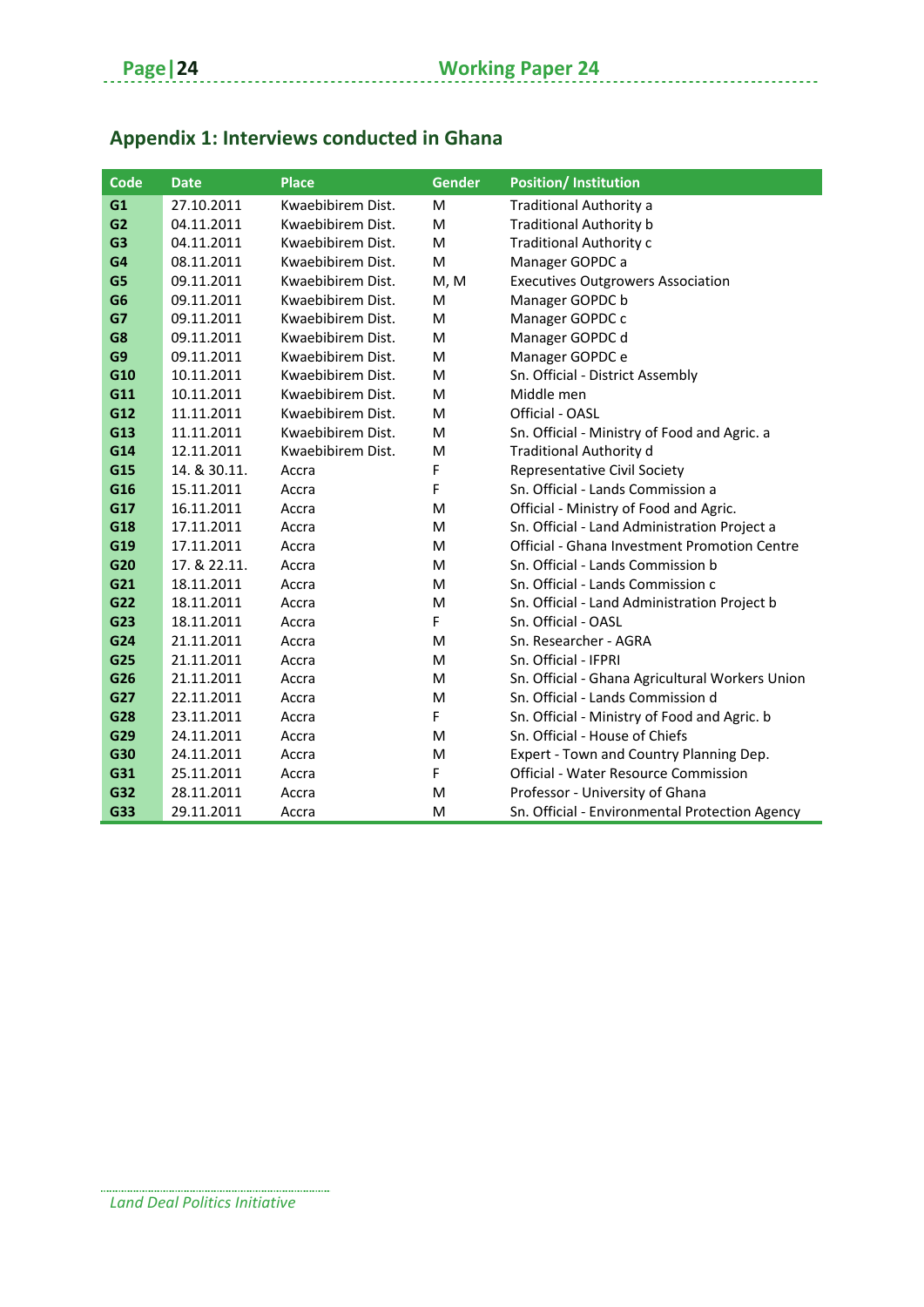## **Appendix 2: Focus Group Discussions conducted in Ghana**

In order to reduce heterogeneity, groups were designed according to wealth level and age. A group of people below 35 was build to capture the voices of the youth. For the wealth level, extension officers allocated people to different wealth level groups with respect to a list of different characteristics:

- ‐ Vulnerable: No house or only small structure, none or few domestic animals, no bicycle, none or only a small piece of land.
- ‐ Average: middle size house, few animals, bicycle, school attendance at primary and often at Junior Secondary Level, little land ownership, but cultivation of several plots under sharecropping.
- ‐ Wealthier: big houses, more animals, motorbike or car, often fewer children, higher land ownership, cultivation of more than 5 plots, often additional sources of income from non‐ farm activities.

Additionally, we interviewed a group of smallholder farmers (contract farmers without own land), a group of outgrowers (contract farmers with own land), and a group of people who just wait for compensation as their village lies within the concession of GOPDC. Groups from Okumaning are very close to the new concession of GOPDC, groups from Aboabo are a bit further away. The groups from Asuom (outgrowers) and Kwae (smallholders) are neighbouring the old concession, as both contractual arrangements are not (yet) implemented around the new concession.

Limited resources did not allow for special attention on gender aspects, thus household and village effects are in the centre of the debate. In order to cope with this weakness, facilitators of group discussions were specially trained to encourage women's participation in discussions. Moreover, male and female local experts denied gender as critical factor in discussion related to community history, the state of agriculture and impacts of an oil palm investment (Interview G13, G15 & G17). Evidence from the FGDs did not support the general hypothesis, that the presence of men prevented women tremendously from expressing their issues.

| Code            | <b>Date</b> | <b>Place</b>                | <b>Category</b>                     |
|-----------------|-------------|-----------------------------|-------------------------------------|
| G1              | 26.09.2011  | <b>Okumaning Plantation</b> | Casual Workers - Slashing - GOPDC   |
| G2              | 27.09.2011  | <b>Okumaning Plantation</b> | Permanent Employees - GOPDC         |
| G <sub>3</sub>  | 27.09.2011  | <b>Okumaning Plantation</b> | Casual Workers - Harvesting - GOPDC |
| G4              | 27.09.2011  | Okumaning                   | Rich Before Compensation            |
| G5              | 28.09.2011  | Aboabo                      | Youth                               |
| G <sub>6</sub>  | 28.09.2011  | Aboabo                      | Average                             |
| G7              | 31.10.2011  | Okumaning                   | Vulnerable                          |
| G8              | 31.10.2011  | Okumaning                   | Average                             |
| G <sub>9</sub>  | 01.11.2011  | Congo                       | To Be Compensated                   |
| G <sub>10</sub> | 01.11.2011  | Okumaning                   | Mixed: Average & Wealthier          |
| G11             | 01.11.2011  | Asuom                       | Outgrowers                          |
| G12             | 01.11.2011  | Kwae                        | <b>Smallholders</b>                 |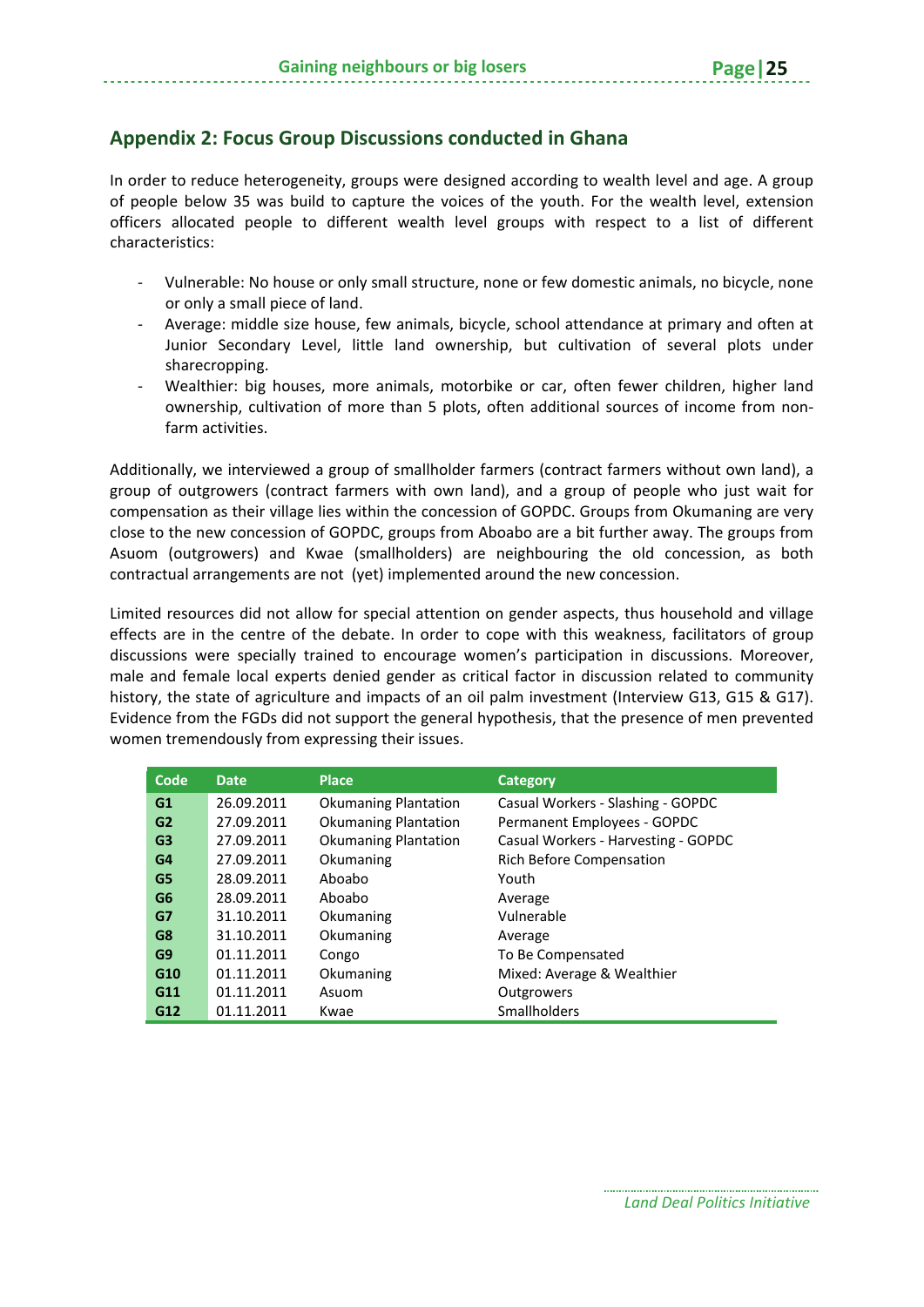## **Appendix 3: Test statistics**

|                    |     | Household level (without outliers) |           |           |           |  |  |
|--------------------|-----|------------------------------------|-----------|-----------|-----------|--|--|
|                    |     | Total income                       |           | Assets    |           |  |  |
|                    |     | Median                             | Standard  | Median    | Standard  |  |  |
|                    |     |                                    | deviation |           | deviation |  |  |
| <b>Big village</b> | yes | 8055.80                            | 11595,75  | 987.50    | 968,10    |  |  |
|                    | no  | 4556.00***                         | 9611,09   | 650.00*** | 861,24    |  |  |

**Figure 4: Summary statistics of two‐way Wilcoxon rank‐sum test for big villages**

Note: reference category: 'yes', \*\*\* p<0.01, \*\* p<0.05, \* p<0.1, n= 1181. As total income and assets are skewed to the right medians are reported.

**Figure 5: Summary statistics of two‐way Wilcoxon rank‐sum tests for household characteristics.**

|                                        | <b>Household level (without outliers)</b> |              |           |           |           |
|----------------------------------------|-------------------------------------------|--------------|-----------|-----------|-----------|
|                                        |                                           | Total income |           | Assets    |           |
|                                        |                                           | Median       | Standard  | Median    | Standard  |
|                                        |                                           |              | deviation |           | deviation |
| <b>Female-headed HH</b>                | Yes                                       | 2893.00      | 8424,15   | 432.00    | 703,44    |
|                                        | No                                        | 5592.00***   | 10261,54  | 757.00*** | 903,51    |
| <b>Age of HH head</b>                  | $35$                                      | 1555.00      | 6060,90   | 429.00    | 550,10    |
|                                        | $>35$                                     | 6249.04***   | 10608,06  | 805.50*** | 937,56    |
| <b>Number of HH members</b>            | $1 - 5$                                   | 4543.00      | 9794,59   | 605.50    | 836,42    |
|                                        | >5                                        | 6879.00***   | 10608,27  | 911.00*** | 961,35    |
| <b>HH holds own house</b>              | yes                                       | 7367.00      | 10336,60  | 7         | T         |
|                                        | no                                        | 1800.00***   | 8650,18   | 7         | /         |
| <b>Own land</b>                        | yes                                       | 8102.00      | 10746,84  | 7         | /         |
|                                        | no                                        | 3590.70***   | 9254,22   |           | Τ         |
| Own land (in acre)                     | $0 - 3$                                   | 3795,46      | 9362,94   |           |           |
|                                        | $3 - 10$                                  | 8131.23***   | 9806,57   |           |           |
|                                        | $>10$                                     | 13291.89***  | 12667,58  |           |           |
| rights<br><b>Secure</b><br>land        | Yes                                       | 9254.06      | 11898,43  |           |           |
| (as collateral)                        | No                                        | 4992.66***   | 9868,31   |           |           |
| <b>HH head is Akan</b>                 | yes                                       | 6095.00      | 10311,87  | 827.00    | 886,68    |
|                                        | no                                        | 3600.00***   | 9576,60   | 513.50*** | 881,98    |
| <b>HH is from Eastern Region</b>       | yes                                       | 5592.00      | 10357,24  | 731.50    | 893,46    |
|                                        | no                                        | 3041.06***   | 8313,28   | 581.00**  | 882,43    |
| HH<br>head:<br>school<br>no            | yes                                       | 4437.49      | 9077,65   | 542.00    | 845,49    |
| completed                              | no                                        | 5555.00***   | 10560,27  | 783.00*** | 906,18    |
| <b>HH</b><br><b>Secondary</b><br>head: | yes                                       | 5400,00      | 9444,45   | 854.00    | 1101,03   |
| schooling                              | no                                        | 5257,10      | 10174,16  | 694.00**  | 866,98    |
| HH head: first occupation              | Yes                                       | 8164.00      | 11615,87  | 694,00    | 1004,36   |
| in non-agriculture-sector              | No                                        | 5156.00**    | 10038,11  | 703,00    | 888,77    |
| <b>HH uses HH labour</b>               | yes                                       | 6200.36      | 10567,56  | 794.25*** | 924,05    |
|                                        | no                                        | 3917.60***   | 9258,75   | 603.00*** | 830,60    |
| <b>HH hires labour</b>                 | yes                                       | 7134.00      | 10483,97  | 855.00    | 930,56    |
|                                        | no                                        | 1200.00***   | 6320,77   | 345.00*** | 564,64    |
| <b>Cultivating citrus</b>              | Yes                                       | 6991.25      | 10780,65  | 1053.50   | 904,92    |
|                                        | No                                        | 5030.80***   | 10006,59  | 685.00*** | 886,57    |
| <b>Cultivating cocoa</b>               | Yes                                       | 10847.30     | 12883,17  | 888.50    | 1003,37   |
|                                        | No                                        | 3969.00***   | 7735,23   | 634.00*** | 823,00    |
| <b>Cultivating food</b>                | Yes                                       | 10673.12     | 11604,25  | 2699.50   | 1156,64   |
|                                        | No                                        | 5220.00*     | 10080,85  | 694.00*** | 866,49    |

Note: reference category: 'yes', for age: 0-35, for HH members: 1-5, for own land: 0-3, \*\*\* p<0.01, \*\* p<0.05, \*p<0.1, n= 1181. As total income and assets are skewed to the right medians are reported.